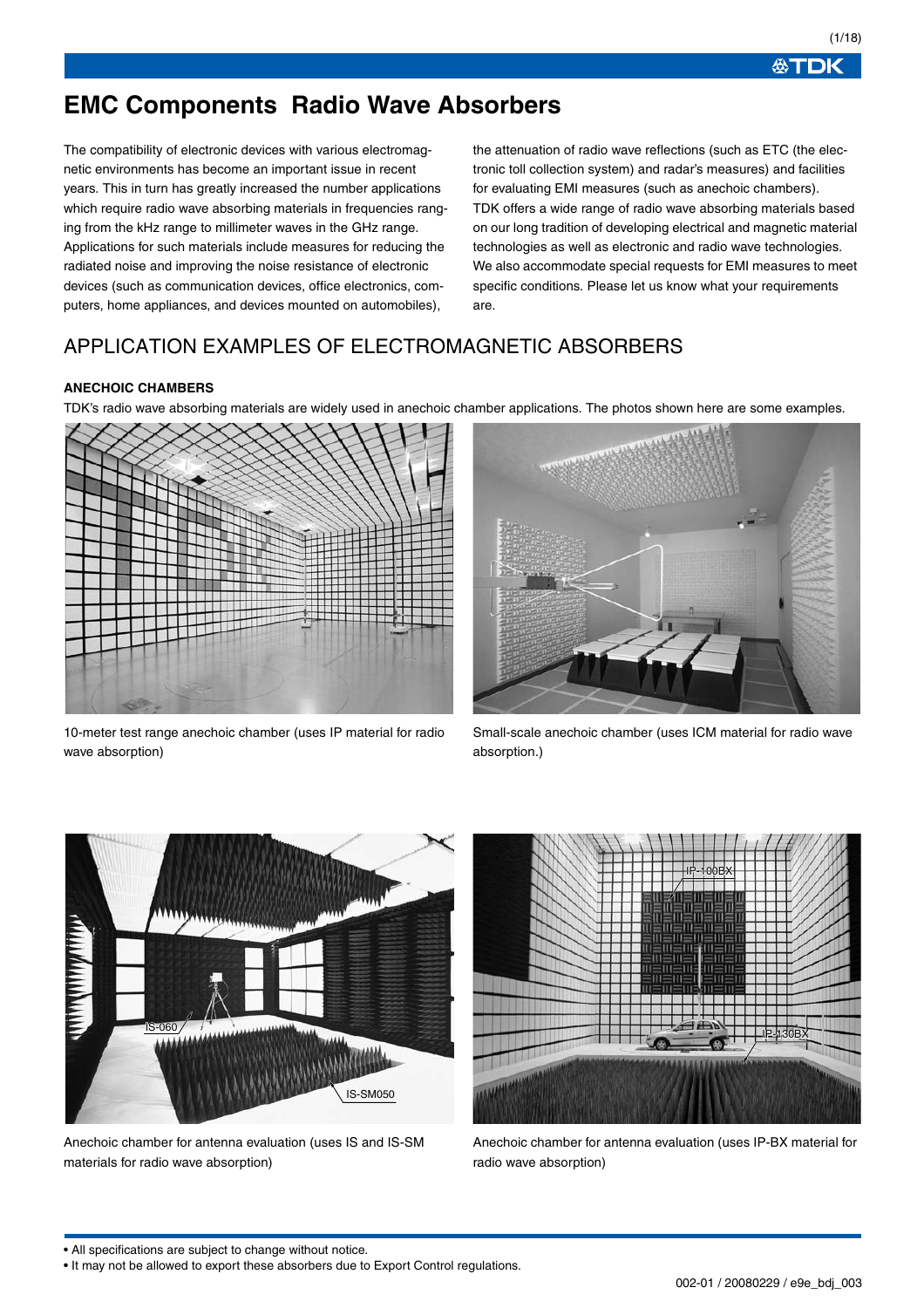### **PREVENTION OF FALSE IMAGE FROM A SHIP'S MAST**

IR material



## **IMPROVE ETC COMMUNICATION ENVIRONMENTS**



This is an example of electromagnetic absorbent panels (ISFE27F5) for ETC systems (Electronic Toll Collection System) installed at an ETC facility to improve the electromagnetic environment.

### **PREVENTION OF TV GHOST (IB MATERIAL)**



The Tokyo Metropolitan Hall building uses ferrite tiles to reduce TV ghosts.

### **PREVENT INTERFERENCE BETWEEN ETC LANES**



This is an example of transparent electromagnetic absorbent panels (ITB010 and ITB390) for ETC (Electronic Toll Collection) installed between ETC lanes.

<sup>•</sup> It may not be allowed to export these absorbers due to Export Control regulations.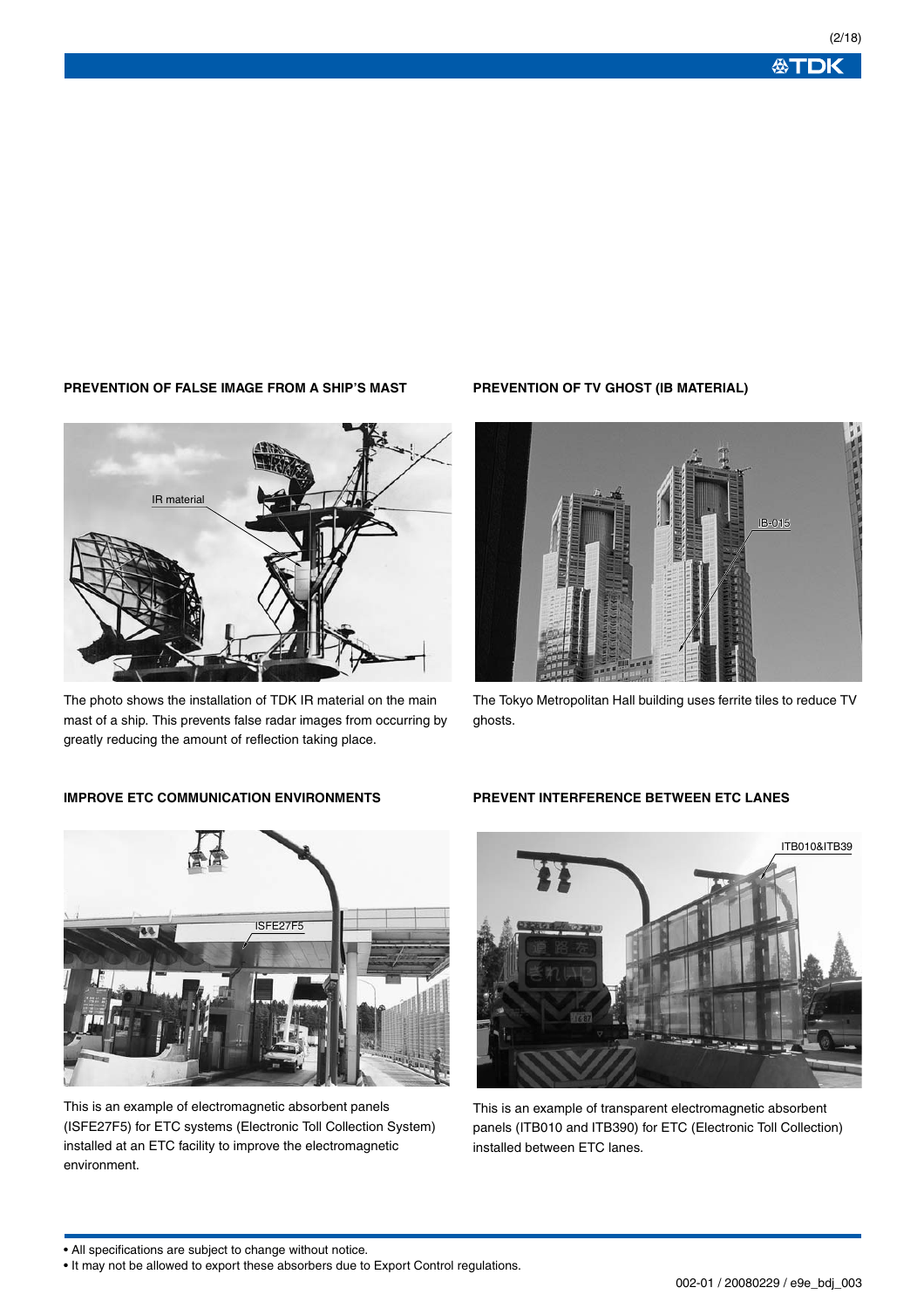**公丁DK** 

(3/18)

A key factor in absorbing unwanted electromagnetic energy efficiently and completely is selecting the most appropriate materials for the application. This selection process must take into account the device or system being interfered with, its operating conditions, and the ambient environment. It is not sufficient to merely choose any products, which absorb electromagnetic energy of the correct frequency range.

# SELECTION GUIDELINE OF ELECTROMAGNETIC ABSORBERS

| Application                                  |                              |                              | TDK material name |
|----------------------------------------------|------------------------------|------------------------------|-------------------|
|                                              | <b>EMC</b> anechoic chambers | 3-meter/10-meter test range  | IP, IB, ICM       |
|                                              |                              | Compact (3-meter test range) | IP, IB, ICM       |
| Radio wave anechoic chambers                 |                              | Car antenna                  | IP-BX, IB, IS     |
|                                              | Microwave anechoic chambers  | Antenna evaluation           | IS. IS-SM         |
|                                              |                              | High-power examination       | ICT               |
| Improvement of ETC communication environment |                              |                              | <b>ISF. ITB</b>   |
| Prevents false radar image                   |                              |                              |                   |
| Prevents parabolic antenna side lobe         |                              |                              | IR, ISF, ITB      |
| Prevents unnecessary radiation               |                              |                              |                   |

# TDK STANDARD MATERIAL CHARACTERISTICS

| TDK material name                                      | IP. IP-BX                                                 | <b>ICM</b>                                       | IB                                        | IS, IS-SM                                                                      | ICT                                                        |
|--------------------------------------------------------|-----------------------------------------------------------|--------------------------------------------------|-------------------------------------------|--------------------------------------------------------------------------------|------------------------------------------------------------|
| Features                                               | Ultra wide-band<br>Relatively thin type<br>Fire retardant | Ultra wide-band<br>Ultra thin<br>Nonflammability | Wide-band<br>Thin type<br>Nonflammability | Ultra wide-band<br>Thin type (only for oblique<br>incidence)<br>Fire retardant | Ultra wide-band<br>Thin and lightweight<br>Nonflammability |
| Applicable frequency<br>range                          | 30MHz min.                                                | 30MHz to 18GHz                                   | 30MHz to 1GHz                             | 300MHz min.                                                                    | 300MHz min.                                                |
| Basic composition                                      | Carbon+styrofoam                                          | Ferrite+<br>inorganic material                   | Sintered ferrite                          | Carbon+ polyethylene                                                           | $Carbon+$<br>nonflammable material                         |
| Composite material                                     | IB                                                        | IB                                               | IP. IP-BX. ICM                            |                                                                                |                                                            |
| Standard shape                                         | Wedge form<br>Pyramid form                                | Wedge form                                       | Board                                     | Pyramid form<br>Special pyramid form                                           | Pyramid form                                               |
| Standard dimension<br>(mm)                             | $600\times 600\times T$                                   | $100\times100\times T$                           | $100\times100\times T$                    | $600 \times 600 \times T$<br>600 $\times$ 840 $\times$ T                       | $150\times150\times$ T<br>$300\times300\times7$            |
| Operating temperature<br>range( $\mathrm{^{\circ}C}$ ) | $-40$ to $+60$                                            | $-40$ to $+150$                                  | $-40$ to $+60$                            | $-40$ to $+60$                                                                 | $-40$ to $+300$                                            |

## LIST OF TDK THIN TYPE ELECTROMAGNETIC ABSORBERS

| <b>TDK</b> material name        | IR                        | <b>ISF</b>              | <b>ITB</b>      |
|---------------------------------|---------------------------|-------------------------|-----------------|
| Features                        | Thin                      | Lightweight             | Thin            |
|                                 | Flexible                  | Fire retardant          | Transparent     |
| Applicable frequency range      | 700MHz to 30GHz           | 800MHz min.             | 800MHz min.     |
| Basic composition               | Magnetic material+        | Carbon+                 | PET+ITO film    |
|                                 | synthetic rubber          | styrofoam               |                 |
| Standard dimension(mm)          | $300 \times 300 \times T$ | $500\times 500\times T$ | $L \times 1000$ |
| Operating temperature range(°C) | $-40$ to $+80$            | $-40$ to $+60$          | $-40$ to $+80$  |

• All specifications are subject to change without notice.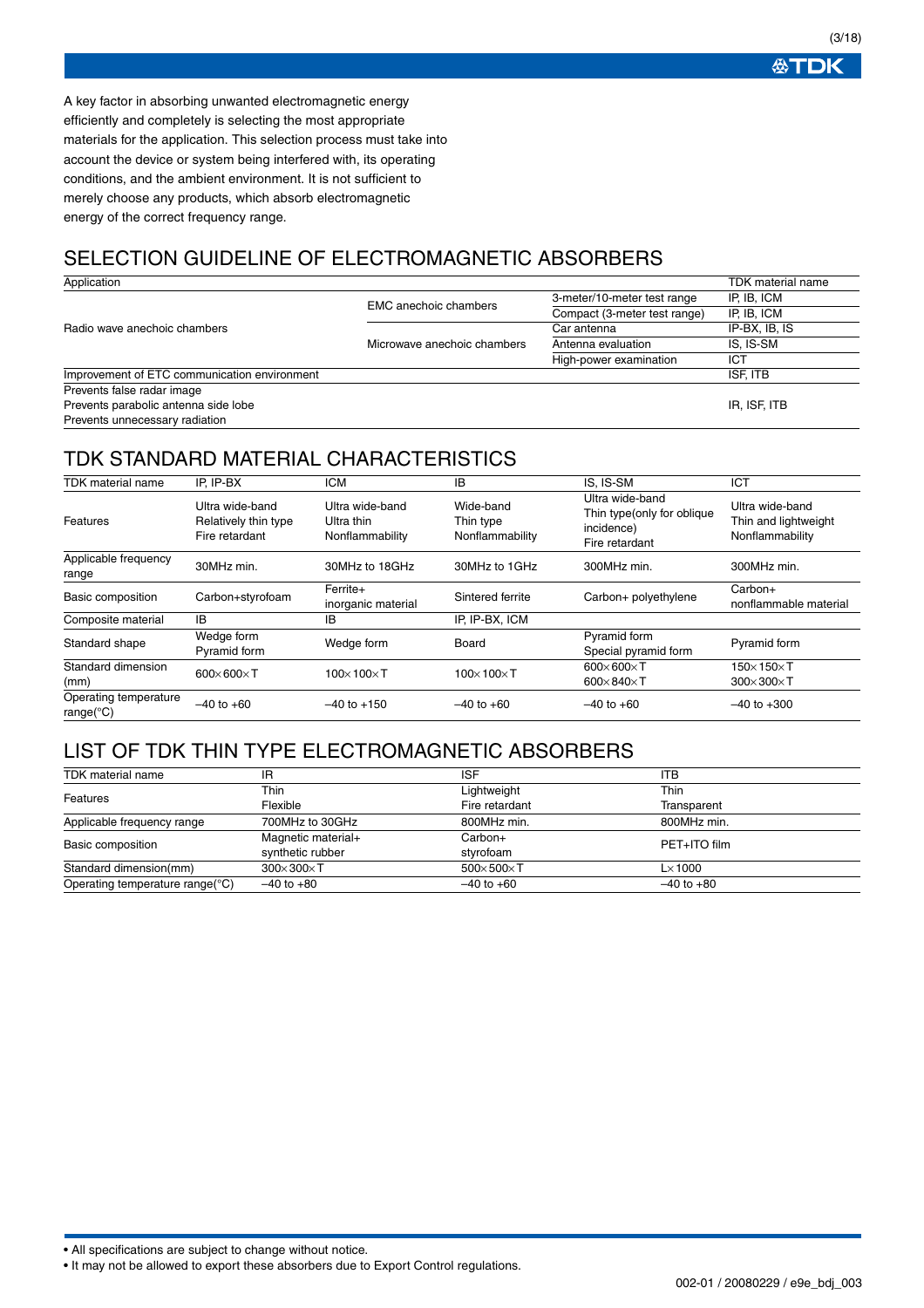**公丁DK** 

(4/18)

## RECOMMENDED APPLICATIONS OF ELECTROMAGNETIC ABSORBERS DESIGNED FOR EMC ANECHOIC CHAMBERS AND MICROWAVE ANECHOIC CHAMBERS

| EMI                             |                 | <b>ICM</b>     |                |                | IP-BL series   |                |                | IP series      |                |        | IP-BX series   |                | <b>EMS</b>     |                |                |
|---------------------------------|-----------------|----------------|----------------|----------------|----------------|----------------|----------------|----------------|----------------|--------|----------------|----------------|----------------|----------------|----------------|
| measurement                     | Recommended     | 006            | 045C           | 065            | 090            | 130            | 045E           | 100C           | 150C           | 045    | 100            | 130            | 26MHz          | 26MHz          | 80MHz          |
| distance                        | chamber length  | IB-017         | IB-017         | IB-017         | IB-017         | IB-017         | IB-017         | IB-017         | IB-017         | IB-065 |                | IB-065 IB-065  |                | ICM006 IP045C  | <b>IS080S</b>  |
| Compact<br>(3-meter test range) | 7m              | $\circledcirc$ | $\circledcirc$ |                |                |                |                |                |                |        |                |                | O              | $\circledcirc$ | $\circledcirc$ |
| 3-meter test range              | 9m              | С              |                | $\circledcirc$ |                |                |                |                |                |        |                |                | С              | $\circledcirc$ | $\circledcirc$ |
|                                 | 10 <sub>m</sub> |                |                |                | $\circledcirc$ |                |                |                |                |        |                |                | C              | $\circledcirc$ | $\circledcirc$ |
| 10-meter test range             | 19 to 22m       |                |                |                | $\circledcirc$ |                |                |                |                |        |                |                | $\circledcirc$ | ()             | $\circledcirc$ |
|                                 | 22 to 27m       |                |                |                |                | $\circledcirc$ |                |                |                |        |                |                | $\circledcirc$ |                | $\circledcirc$ |
| ANT and 3-meter<br>test range   | 7 <sub>m</sub>  |                |                |                |                |                | $\circledcirc$ |                |                |        |                |                |                |                |                |
| EN                              | 8 to 15m        | О              | U              | $\circledcirc$ | $\circledcirc$ |                |                |                |                |        |                |                |                |                |                |
| EN and 3-meter<br>test range    | 8 to 15m        | O              | $\mathcal{L}$  | $\circledcirc$ | $\circledcirc$ |                |                |                |                |        |                |                |                |                |                |
| <b>ETSI</b>                     | 11 to 15m       |                |                |                |                |                |                | $\circledcirc$ | $\circledcirc$ |        |                |                |                |                |                |
| ETSI and EN                     | 11 to 15m       |                | U,             |                |                |                |                | $\circledcirc$ | $\circledcirc$ |        |                |                |                |                |                |
|                                 | 10 to 15m       |                |                |                |                |                |                |                |                | O.     | $\circledcirc$ |                |                |                |                |
| Car antenna                     | 20 to 30m       |                |                |                |                |                |                |                |                | U      | $\circledcirc$ | $\circledcirc$ |                |                |                |
|                                 | 30 to 50m       |                |                |                |                |                |                |                |                | C      |                | $\circledcirc$ |                |                |                |

| Antenna                 | Length of<br>QZ size |                |                | IS series      |                |                | <b>IS-SM</b> series |                | IS series      |                |                | ICT series     |                |                |                |     |                |
|-------------------------|----------------------|----------------|----------------|----------------|----------------|----------------|---------------------|----------------|----------------|----------------|----------------|----------------|----------------|----------------|----------------|-----|----------------|
| measurement<br>distance | anechoic<br>chamber  | $\varphi(m)$   | 030A           | 045            | 060            | 075            | 100                 | 050            | 080            | 100            | 005A           | 012A           | 015A           | 023A           | 012            | 030 | 045            |
| 3m                      | 6 to 8m              | $0.3$ to $1.0$ | $\circledcirc$ | $\circledcirc$ |                |                |                     | $\circledcirc$ |                |                |                |                |                |                |                |     |                |
| 5m                      | 10 to 12m            | 1.0 to $1.5$   |                | $\circledcirc$ | $\circledcirc$ |                |                     |                | $\circledcirc$ |                |                |                |                |                |                |     |                |
| 10 <sub>m</sub>         | 15 to 20m            | 1.5 to 2.5     |                |                |                | $\circledcirc$ |                     |                | $\circledcirc$ | $\circledcirc$ |                |                |                |                |                |     |                |
| 20m                     | 30 to 35m            | 2.5 to 4.0     |                |                | €              |                | $\circledcirc$      |                |                | $\circledcirc$ |                |                |                |                |                |     |                |
|                         | 5m max.              | 0.3            |                |                |                |                |                     |                |                |                | $\circledcirc$ | $\circledcirc$ |                |                |                |     |                |
| Millimeter waves        | 6 to 8m              | $0.3$ to $1.0$ |                |                |                |                |                     |                |                |                |                |                | $\circledcirc$ |                |                |     |                |
|                         | 10 to 12m            | 1.0 to $1.5$   | $\circledcirc$ |                |                |                |                     | $\circledcirc$ |                |                |                |                |                | $\circledcirc$ |                |     |                |
| Cellular phone          | 5m max.              | 0.3            | $\circledcirc$ |                |                |                |                     |                |                |                |                | $\circledcirc$ | $\circledcirc$ | $\circledcirc$ |                |     |                |
| High power              | 5m max.              | $0.3$ to $0.6$ |                |                |                |                |                     |                |                |                |                |                |                |                | $\circledcirc$ |     |                |
|                         | 6 to 10m             | $0.3$ to $1.5$ |                |                |                |                |                     |                |                |                |                |                |                |                |                | O   | $\circledcirc$ |

# RECOMMENDED APPLICATIONS OF THIN TYPE ELECTROMAGNETIC ABSORBERS

|                                        |                                     |                 | <b>IB</b> series |                |                | IR series      |                            |                                 | <b>ISF</b> series |                | <b>ITB</b> matrial |
|----------------------------------------|-------------------------------------|-----------------|------------------|----------------|----------------|----------------|----------------------------|---------------------------------|-------------------|----------------|--------------------|
| Recommended                            | Object                              | Recommended     | 017              | B              | A              | ĸ              | Е                          | <b>B75</b>                      |                   | A24 E27F5      | 010/390            |
| application                            |                                     | frequency range | Sintered ferrite | ferrite        | Composite      |                | Composite<br>carbonyl iron | Conductive<br>polyethylene foam |                   | Resistor film  |                    |
| Anechoic<br>chamber                    | EMI, EMS                            | 20MHz to 1GHz   | $\circledcirc$   |                |                |                |                            |                                 |                   |                |                    |
| Prevents ghost<br>disturbance          | VOR and others                      | 80 to 220MHz    | $\circledcirc$   |                |                |                |                            |                                 |                   |                |                    |
| Prevention radio                       | Mobile phones and<br>water vessels  | 0.7 to 3GHz     |                  | $\circledcirc$ |                |                |                            | $\circledcirc$                  |                   |                |                    |
| communication<br>disturbance           | Water vessels and<br>various radios | 3 to 10GHz      |                  |                | $\circledcirc$ |                |                            |                                 |                   |                |                    |
| <b>Prevention false</b><br>radar image | Water vessels and<br>various radios | 8 to 16GHz      |                  |                |                | $\circledcirc$ |                            |                                 |                   |                |                    |
|                                        | Various radios                      | 10 to 30GHz     |                  |                |                |                | $\circledcirc$             |                                 |                   |                |                    |
| ETC, ITS                               | <b>DSRC</b>                         | 5.8GHz          |                  |                | С.             |                |                            |                                 |                   | $\circledcirc$ | $\circledcirc$     |
| <b>Wireless LAN</b>                    | IEEE802.11b,g                       | 2.4GHz          |                  | $\circledcirc$ |                |                |                            |                                 | $\circledcirc$    |                |                    |
|                                        | IEEE802.11a                         | 5.2GHz          |                  |                | O              |                |                            |                                 |                   |                |                    |

 $\bullet$   $\circledcirc$ : Recommended material,  $\circlearrowright$ : Semi-recommended material

• Upon request, we design products with frequency responses other than those stated above as well as products that support oblique incidence.

• TDK reserves the right to determine the product name based on the design completed in response to your request.

• All specifications are subject to change without notice.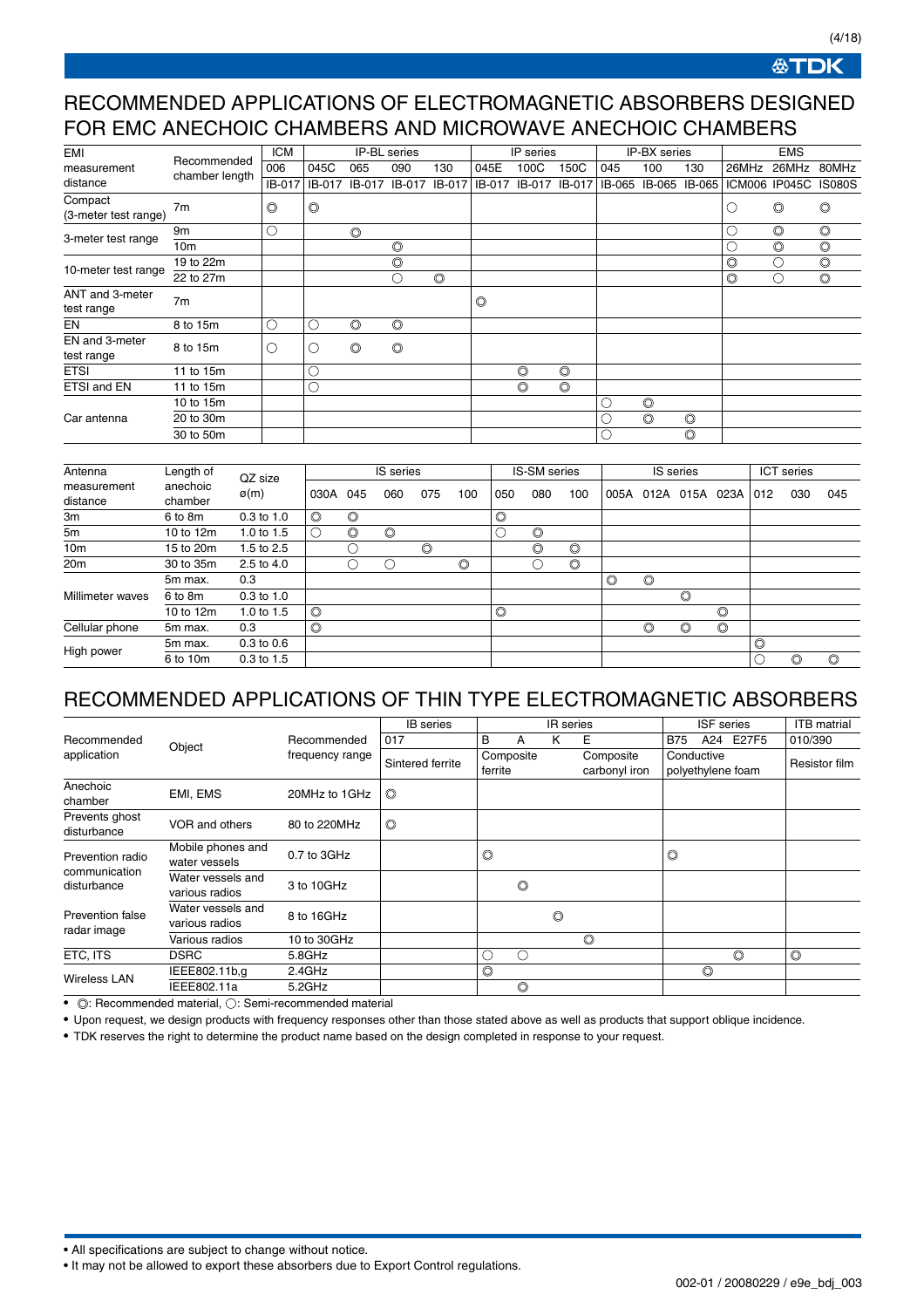# FOR EMC ANECHOIC CHAMBERS

## IP-BL MATERIAL

Made of base material of styrofoam combined with IP radio wave absorber, which is known for its ohmic loss properties, and IB material, which is a ferrite radio wave absorber, these products were developed for anechoic chambers.

Our composite absorbers fully utilize the features of each loss material. In the 30 to 500MHz range the IB electromagnetic absorbers, and in the higher range of 500MHz and higher the IP electromagnetic absorbers, are designed to provide efficient electromagnetic absorption and deliver excellent electromagnetic absorption performance for frequencies as low as 30MHz.

### **IP-090BLB, IP-130BLB**

TDK's composite electromagnetic absorbers are highly praised around the world. These unit-configured electromagnetic absorbers are small, light weight, inexpensive and deliver excellent electromagnetic absorption performance over a wide bandwidth. They are used widely in anechoic chambers for 3- to 10-meter test ranges as well as in large anechoic chambers designed for specific applications.

### **FEATURES**

- Ultra-wideband electromagnetic absorber
- Stable against acids, bases and water vapor, and offers long service life.
- Uses materials that, when burned, emit gases that are relatively harmless to humans.
- Fire retardant (NRL Classes 1, 2 and 3; UL-94HBF).
- White end caps (sold separately) improve the illumination inside the chamber.

## **STANDARD MATERIALS**

| Material name | Length<br>(cm) | Standard<br>weight<br>(kg) | Applicable anechoic chambers                                                 |
|---------------|----------------|----------------------------|------------------------------------------------------------------------------|
| IP-045C       | 45             | з                          | Compact(3-meter test range),<br>3-meter test range (EMS floors<br>available) |
| IP-065BL      | 65             | 3.5                        | 3-meter and 10-meter test ranges                                             |
| IP-090BLB     | 93             | 3.5                        | 3-meter and 10-meter test ranges                                             |
| IP-130BLB     | 128            | 4                          | 10-meter test ranges                                                         |



### **PRODUCT IDENTIFICATIONS**

|             |  | IP-090 BLB |                   |  |
|-------------|--|------------|-------------------|--|
| $(1)$ $(2)$ |  |            | $(3)$ $(4)$ $(5)$ |  |

- (1)TDK electromagnetic absorbers
- (2) Base material (P: Styrofoam)
- (3) Length dimensional code(090: 93cm)
- (4) Structure code
- (5) Version code

## **SHAPES AND DIMENSIONS**



#### **TYPICAL ABSORPTION CHARACTERISTICS (VERTICAL INCIDENCE)** Unit: dB

| ___            |       | ___   |        | ____   |          |      |       |       |
|----------------|-------|-------|--------|--------|----------|------|-------|-------|
| Material name  | 30MHz | 50MHz | 100MHz | 500MHz | 1GHz     | 5GHz | 18GHz | 40GHz |
| <b>IP-045C</b> |       |       |        | 20     | 20       | 30   | 40    | 40    |
| IP-065BL       |       | 22    |        | 20     | 20       | ںے   | 20    | 20    |
| IP-090BLB      | 20    | 25    | 25     | 20     | 20       | 20   | 20    | 20    |
| IP-130BLB      | 24    | 28    | 25     | 22     | nn<br>دے | ںے   | 20    | 20    |

• Representative power withstand performance: 70mW/cm2(200v/m tests can be used)

• All specifications are subject to change without notice.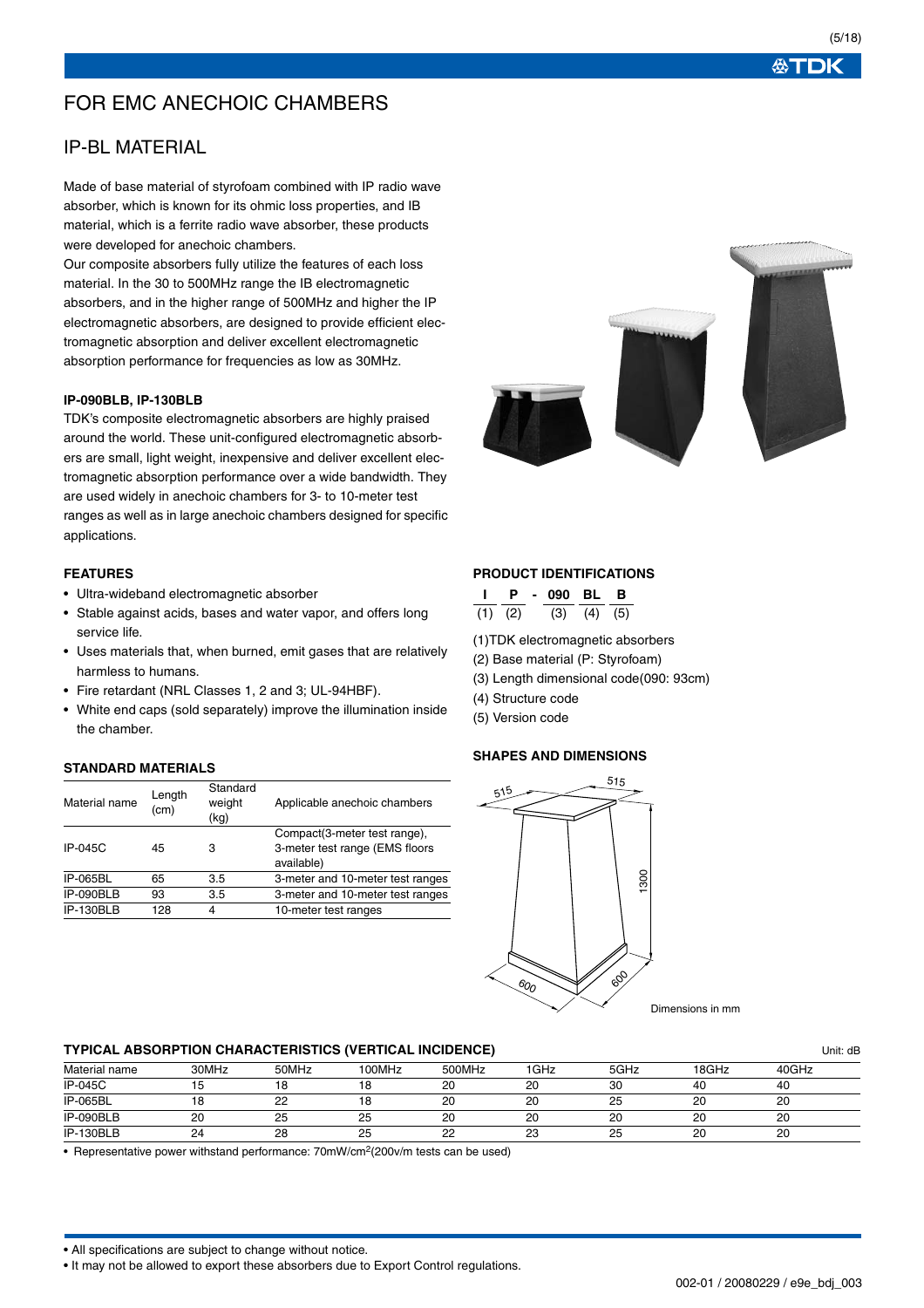# FOR EMC ANECHOIC CHAMBERS

## ICM MATERIAL

This is a composite electromagnetic absorber that utilizes the characteristics of the ICM electromagnetic absorber, which is a composite magnetic loss object made of an inorganic base and ferrite powder, and the IB electromagnetic absorber that utilizes the magnetic loss of ferrite.

Our composite absorbers fully utilize the features of each loss material. In the 30 to 500MHz range the IB electromagnetic absorbers, and in the higher range of 500MHz and higher the ICM electromagnetic absorbers, are designed to provide efficient electromagnetic absorption and deliver excellent electromagnetic absorption performance for frequencies as low as 30MHz.

#### **ICM-006**

This is a 6-cm long composite electromagnetic absorber for ECM anechoic chambers. The absorber is small but provides excellent electromagnetic absorption performance starting at low frequencies. This product is optimally suited for anechoic chambers with 3-m test ranges and small chambers.

Additionally, because all of these products are composed of inorganic material, they are suited for high-power irradiation tests during EMS tests.

### **FEATURES**

- Ultra-wideband electromagnetic absorber
- Composed of inorganic material and offers long service life.
- Composed of inorganic material and is nonflammable.
- Suited for high-power irradiation tests.

## **STANDARD MATERIALS**

| Material name | Length<br>(cm) | Standard<br>weight<br>(kg) | Applicable anechoic<br>chambers |
|---------------|----------------|----------------------------|---------------------------------|
|               |                |                            | Compact(3-meter test range),    |
| ICM-006       | 6              | 0.8                        | 3-meter and 10-meter test       |
|               |                |                            | ranges(EMS floors available)    |

## **PRODUCT IDENTIFICATIONS**

| C.                | M | $\sim$ | 006 |  |
|-------------------|---|--------|-----|--|
| $(1)$ $(2)$ $(3)$ |   |        | (4) |  |

(1) TDK electromagnetic absorbers

(2) Base material(C: Inorganic material)

(3) Ferrite material

(4) Length dimensional code(006: 6cm)

#### **SHAPES AND DIMENSIONS**



Notes

• Perforated IB electromagnetic absorbers are used.

• Screws are sometimes used to install items to the ceiling and walls.

### **TYPICAL ABSORPTION CHARACTERISTICS (VERTICAL INCIDENCE)** Unit: dB

| Materia<br>name<br>ıa   | 30MHz | 50MHz          | '00MHz          | 500MHz         | GHz             | 5GHz              | '0GHz         | '8GHz          |
|-------------------------|-------|----------------|-----------------|----------------|-----------------|-------------------|---------------|----------------|
| <b>ICM-006</b><br>- - - |       | n,<br>້<br>___ | ററ<br>. .<br>__ | n,<br>ZU<br>__ | or<br>LV.<br>__ | $\sim$<br>∼<br>__ | or<br>∼<br>__ | or<br>້<br>___ |

• All specifications are subject to change without notice.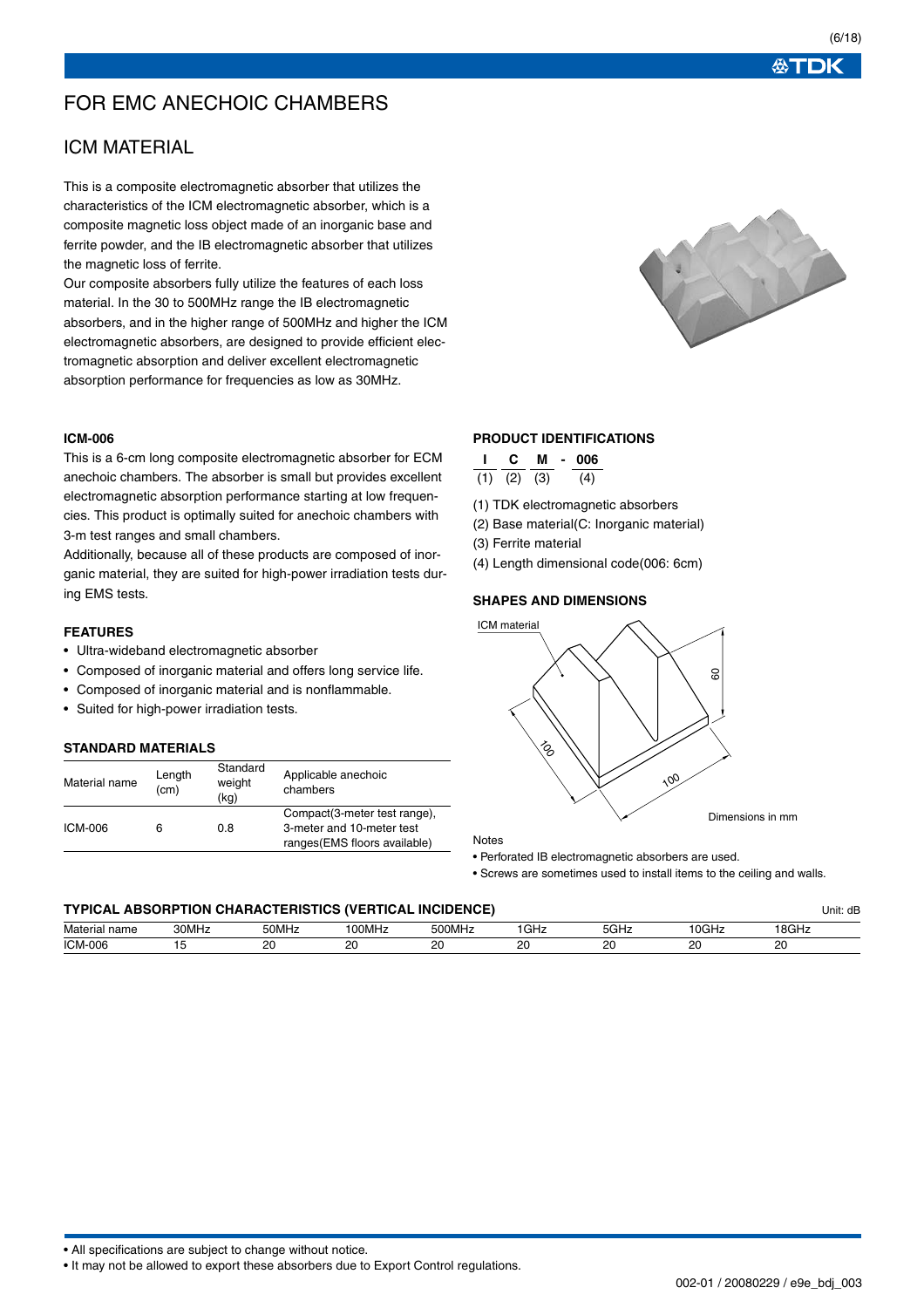# FOR EMC ANECHOIC CHAMBERS

## IB MATERIAL

This electromagnetic absorber utilizes the magnetic resonance loss characteristic of ferrite. This sintered ferrite has been baked at a temperature of over 1000°C and possesses physical properties equivalent to those of external porcelain tiles.

### **IB-017**

This is a sintered ferrite and delivers excellent electromagnetic absorption performance particularly in the VHF band. This extremely thin electromagnetic absorber is 6 mm or less thick.

### **FEATURES**

- This is a thin-type wide-band electromagnetic absorber.
- This is highly weather resistant.
- Can be used as building material.

### **PRODUCT IDENTIFICATIONS**

**I B - 017**  $\overline{(1)}$   $\overline{(2)}$   $\overline{(3)}$ 

- (1) TDK electromagnetic absorbers
- (2) Base material(B: Sintered ferrite)
- (3) Material code

### **PHYSICAL PERFORMANCES**

| Bending strength (Pa)                    | $1.4 \times 10^{8}$  |
|------------------------------------------|----------------------|
| Tensile strength(Pa)                     | $3.1 \times 10^{9}$  |
| Compression hardness(Pa)                 | $7.8 \times 10^{10}$ |
| Termal expansion coefficient( $K^{-1}$ ) | $1.1 \times 10^{-5}$ |
| Thermal conductivity ( $W/(m \cdot K)$ ) | 4                    |
| Specific heat( $J/(kg \cdot K)$ )        | 640                  |
|                                          |                      |

### **STANDARD MATERIALS**

| Material<br>name | Standard<br>dimensions<br>(mm) | Standard<br>weight<br>(g) | Applications                             |
|------------------|--------------------------------|---------------------------|------------------------------------------|
| IB-017           | $100 \times 100 \times 5.2$    | 260                       | EMC anechoic chambers. VOR<br>and others |



## **REFLECTION ATTENUATION vs. FREQUENCY CHARACTERISTICS(Measured using coaxial tube)**



必TDK

• All specifications are subject to change without notice.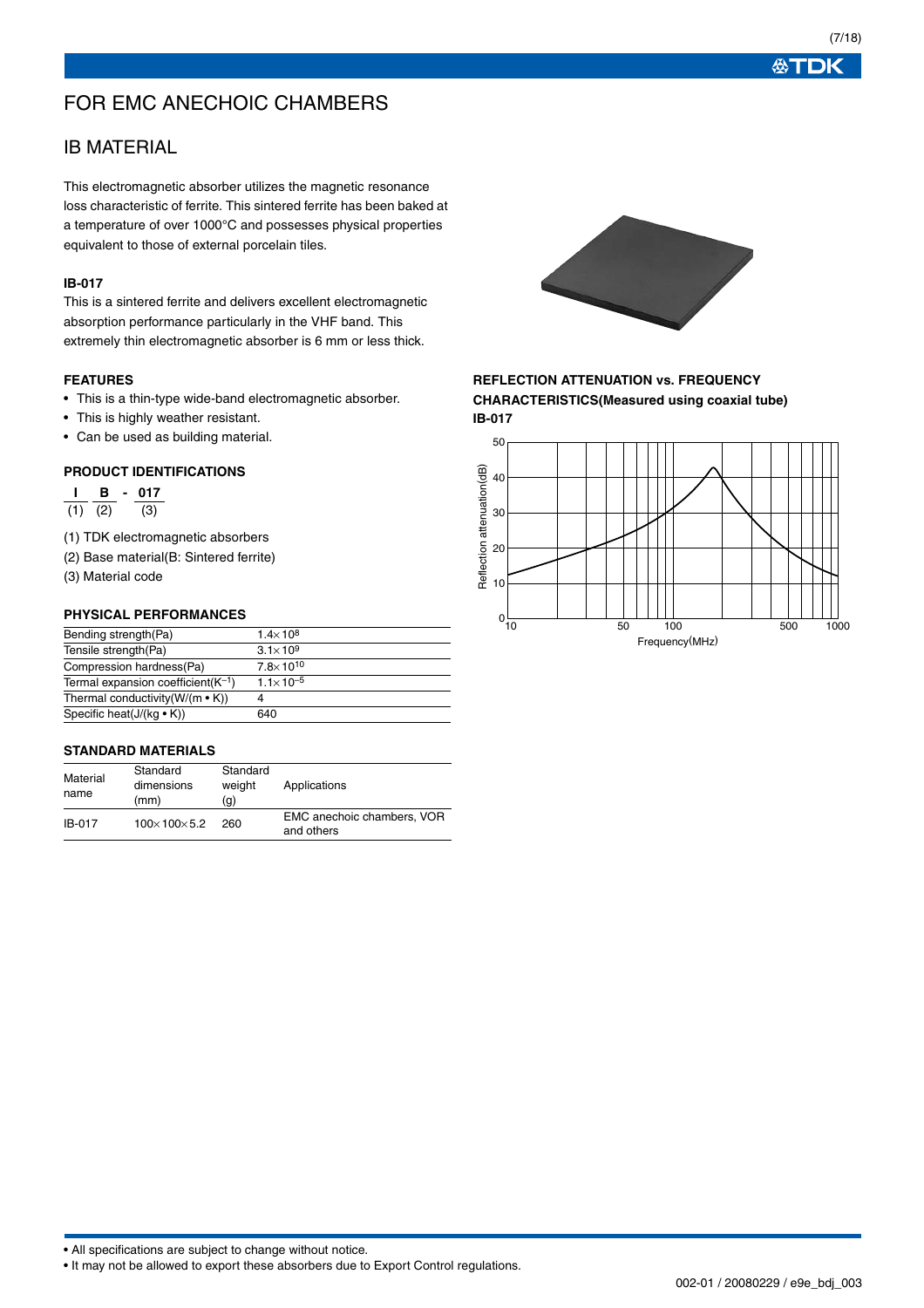## FOR EMS FLOORS

## IS-S MATERIAL

This electromagnetic absorber consists of a polyethylene foam base and utilizes the ohmic loss of carbon. Specifically designed for oblique incidence, the IS-S electromagnetic absorber provides excellent oblique incidence characteristics and can be used as electromagnetic absorbent flooring material for EMS tests from frequencies as low as 80MHz. It can also be used in microwave anechoic chambers.

## **IS-080S**

This is a specially designed wedged-shaped absorber with a length of 80cm. It can be used as electromagnetic absorbent flooring material for EMS tests from frequencies as low as 80MHz. It delivers excellent oblique incidence performance starting at low frequencies.

## **PRODUCT IDENTIFICATIONS**

|             | s | $\sim$ | 080 S       |  |
|-------------|---|--------|-------------|--|
| $(1)$ $(2)$ |   |        | $(3)$ $(4)$ |  |

- (1) TDK electromagnetic absorbers
- (2) Base material (S: Polyethylene foam)
- (3) Length dimensional code(080: 78cm)
- (4) For diagonal incidence

**SHAPES AND DIMENSIONS**

600

• All specifications are subject to change without notice.

• It may not be allowed to export these absorbers due to Export Control regulations.



840





Dimensions in mm

#### **TYPICAL ABSORPTION CHARACTERISTICS (45° INCIDENCE ANGLE)** Unit: dB

| Material name  |           | 80MHz | '00MHz | 300MHz      | 500MHz | <b>300MHz</b> | <sup>1</sup> GHz | $\Omega$<br>- ש⊓ב. | 0011<br>∡⊓ג∪י   |  |
|----------------|-----------|-------|--------|-------------|--------|---------------|------------------|--------------------|-----------------|--|
| <b>IS-080S</b> | $- -$     |       |        | $\sim$<br>ے | $\sim$ | ັ             | ັບ               | $\sim$ $-$<br>ັ    | --<br>ັບ        |  |
|                | <b>TM</b> |       |        | $\sim$<br>ے | $\sim$ | $\sim$<br>vu  | $\sim$<br>ັ      | 40                 | --<br>. .<br>ັບ |  |

780

• Representative power withstand performance: 100mW/cm2(200v/m tests can be used)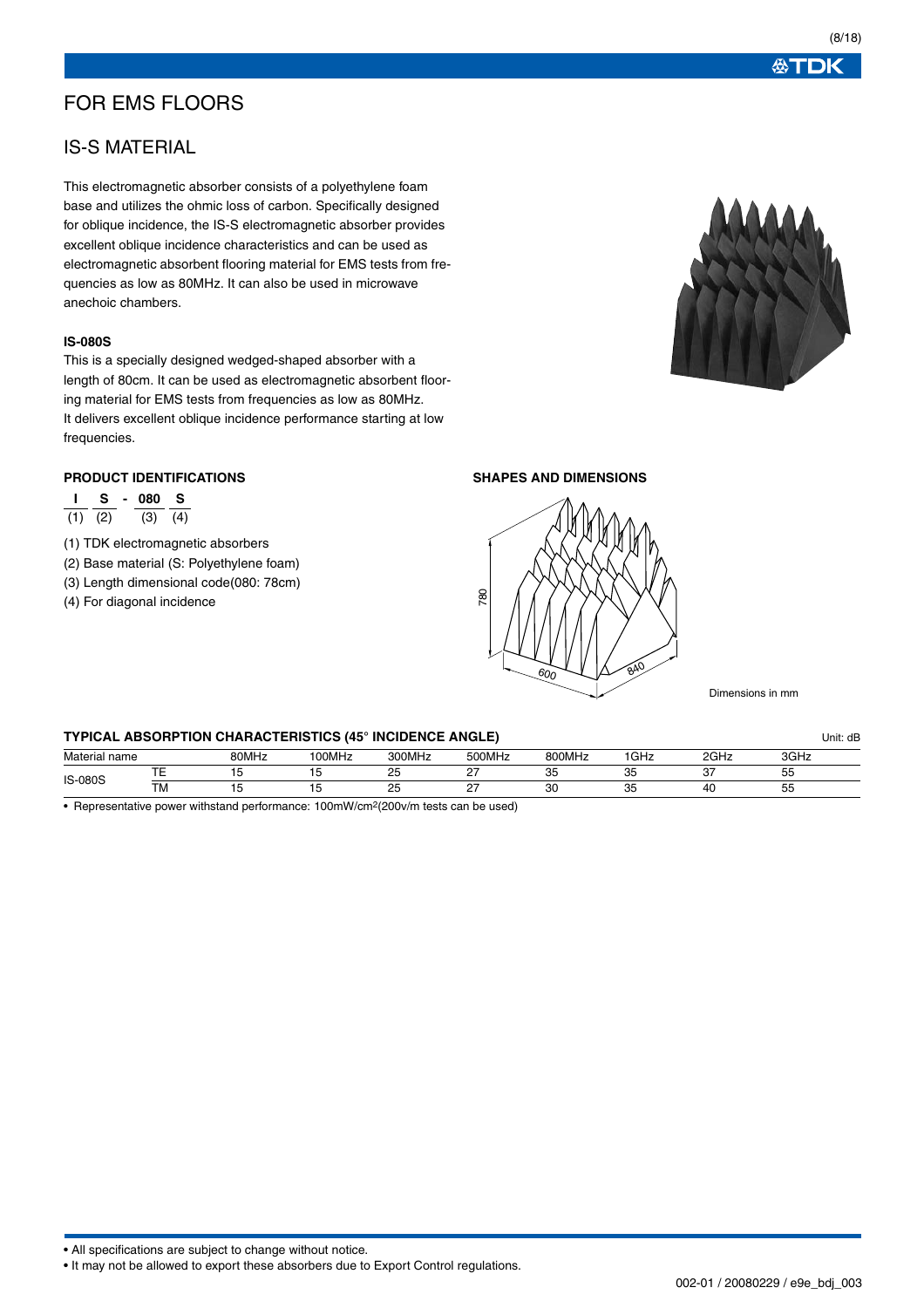# FOR MICROWAVE ANECHOIC CHAMBERS

## IS MATERIAL

This electromagnetic absorber consists of a polyethylene foam base and utilizes the ohmic loss of carbon. Not only is the IS electromagnetic absorber capable of absorbing microwaves, it also delivers excellent electromagnetic absorption performance through millimeter and submillimeter waves (through 1THz).

### **IS-030A**

This is a 30-cm long pyramidal electromagnetic absorber. It delivers excellent electromagnetic absorption performance over a wide band between 0.8 and 110GHz. It is optimally suited for applications in a wide range of wireless access applications and microwave anechoic chambers for conducting cellular phone related tests.

## **FEATURES**

- Ultra-wideband electromagnetic absorber
- Excellent electromagnetic absorption performance in the millimeter wave band.
- The tip is designed to reduce creep and deliver stable performance.
- Stable against chemicals and offers long service life.
- Uses materials that, when burned, emit gases that are relatively harmless to humans.
- Fire retardant (NRL Classes 1, 2 and 3; UL-94HBF).
- Walking material are also available.
- Available white end caps can be used to improve the indoor illumination.

### **PRODUCT IDENTIFICATIONS**

## **I S - 030 A**

(1) (2) (3) (4)

- (1) TDK electromagnetic absorbers
- (2) Base material(S: Polyethylene foam)
- (3) Length dimensional code(030: 30cm)
- (4) Version code

## **TYPICAL ABSORPTION CHARACTERISTICS (VERTICAL INCIDENCE)** Unit: dB

Material name Length(mm) 0.3GHz 0.5GHz 0.8GHz 1GHz 3GHz 5GHz 10GHz 30GHz 50GHz 110GHz IS-005A 50 — — — — 15 20 30 50 50 50 IS-012A 120 — — 20 20 30 40 55 55 55 50 IS-015A 150 — — 20 20 35 40 55 55 55 50 IS-023A 230 — — 23 30 45 50 55 55 55 50 IS-030A 300 — — 30 35 45 50 55 55 55 50 IS-045 450 — 30 35 40 45 50 55 55 55 50 IS-060 600 — 32 37 42 50 55 55 55 55 50 IS-075 750 25 35 40 45 55 55 55 55 55 50 IS-100 1000 30 40 45 50 55 55 55 55 55 50

• Representative power withstand performance: 100mW/cm2

### **ABSORBERS FOR WALKING MATERIAL PRODUCT IDENTIFICATIONS**

|             | $\mathbf{I}$ S | - ooo fl    |  |
|-------------|----------------|-------------|--|
| $(1)$ $(2)$ |                | $(3)$ $(4)$ |  |

- (1) TDK electromagnetic absorbers
- (2) Base material(S: Polyethylene foam)
- (3) Length dimensional code
- (4) Type(FL: walking material)

#### **SHAPES AND DIMENSIONS**



• All specifications are subject to change without notice.

• It may not be allowed to export these absorbers due to Export Control regulations.



### **SHAPES AND DIMENSIONS**

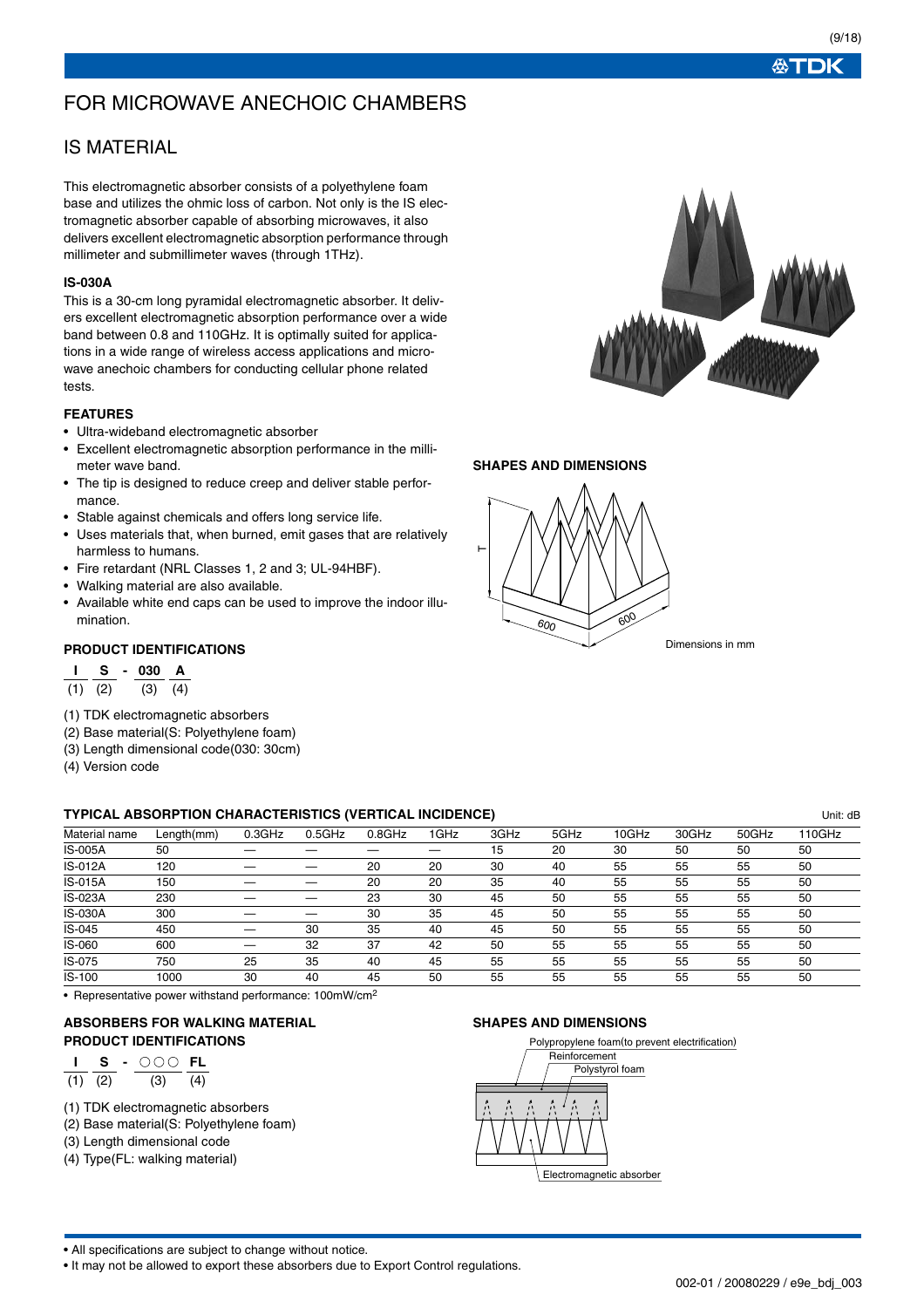∜TDK

# DESIGNED SPECIFICALLY FOR OBLIQUE INCIDENCE FOR USE IN MICROWAVE ANECHOIC CHAMBERS

## IS-SM MATERIAL

This electromagnetic absorber consists of a polyethylene foam base and utilizes the ohmic loss of carbon. Not only is the IS-SM absorber, which is designed specifically for oblique incidence, capable of absorbing microwaves, it also delivers excellent electromagnetic absorption performance through millimeter waves.

### **IS-SM050**

This is a special pyramidal electromagnetic absorber with a length of 50cm. It provides excellent oblique incidence characteristics for a wide band between 0.8 and 110GHz. It is optimally suited for applications in a wide range of wireless access operations and as sidewall panels in microwave anechoic chambers for conducting cellular phone related tests. It is also optimally suited to be used as CISPR compliant electromagnetic absorbent floor material for the 1GHz plus range. Our line up includes IS-SM080 and IS-SM100 that deliver excellent electromagnetic absorption performance starting at low frequency ranges.



#### **FEATURES**

- Ultra-wideband electromagnetic absorber
- Excellent electromagnetic absorption performance for oblique incidences.
- The product can be made thinner than pyramidal absorbers.
- The tip is designed to reduce creep and deliver stable performance.
- Stable against chemicals and offers long service life.
- Uses materials that, when burned, emit gases that are relatively harmless to humans.
- Fire retardant (NRL Classes 1, 2 and 3; UL-94HBF).

#### **PRODUCT IDENTIFICATIONS**

**S** - SM 050  $(1)$   $(2)$   $(3)$   $(4)$ 

- (1) TDK electromagnetic absorbers
- (2) Base material(S: Polyethylene foam)
- (3) Designed specifically for oblique incidence. Supports millimeter waves.
- (4) Length dimensional code(050: 50cm)

#### **STANDARD DIMENSIONS**



| Material name   | Standard<br>dimensions(mm)<br>$[L \times W \times T]$ |
|-----------------|-------------------------------------------------------|
| <b>IS-SM050</b> | $600 \times 600 \times 500$                           |
| <b>IS-SM080</b> | 840×600×800                                           |
| IS-SM100        | $840\times 600\times 1000$                            |

## **TYPICAL ABSORPTION CHARACTERISTICS (50° INCIDENCE ANGLE)** Unit: dB

| Material name   |    | 0.3GHz | 0.5GHz | $0.8$ GHz | 1GHz | 3GHz | 5GHz | 10GHz | 30GHz | 50GHz | 110GHz |
|-----------------|----|--------|--------|-----------|------|------|------|-------|-------|-------|--------|
| <b>IS-SM050</b> |    |        |        | 35        | 40   | 45   | 50   | 55    | 55    | 55    | 50     |
|                 | TМ |        | __     | 30        | 35   | 45   | 50   | 55    | 55    | 55    | 50     |
| <b>IS-SM080</b> |    |        | 30     | 40        | 40   | 55   | 55   | 55    | 55    | 55    | 50     |
|                 | ТM |        | 30     | 40        | 45   | 55   | 55   | 55    | 55    | 55    | 50     |
| <b>IS-SM100</b> |    | 30     | 35     | 40        | 45   | 55   | 55   | 55    | 55    | 55    | 50     |
|                 | TM | 20     | 30     | 40        | 45   | 55   | 55   | 55    | 55    | 55    | 50     |

• Representative power withstand performance: 100mW/cm2

• All specifications are subject to change without notice.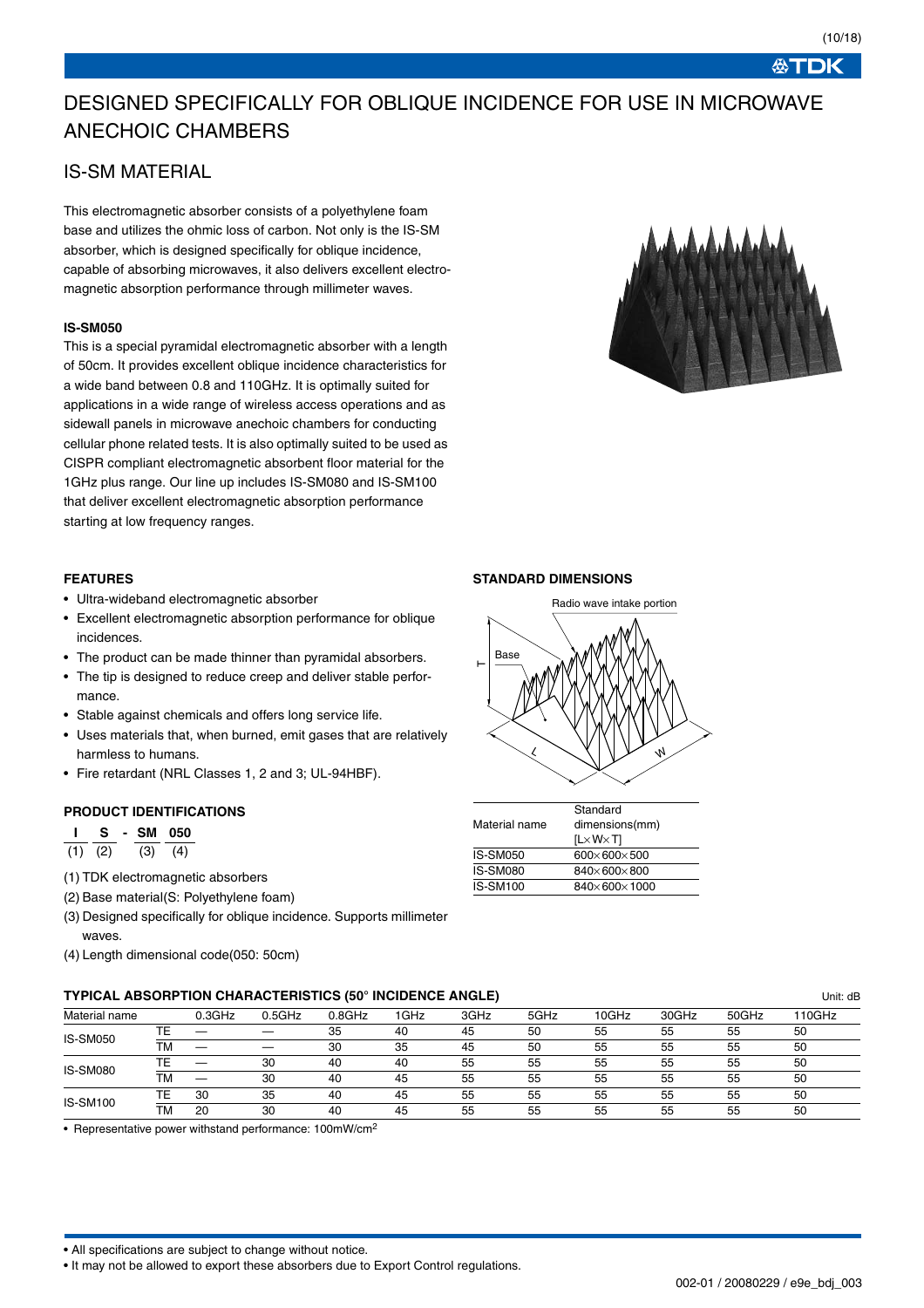# FOR FM BAND AND MICROWAVE ANECHOIC CHAMBERS

## IP-BX MATERIAL

This is a composite electromagnetic absorber made by combining the IP-BX electromagnetic absorber, which consists of a styrofoam base and utilizes the ohmic loss of carbon, and an electromagnetic absorber that uses the magnetic loss of ferrite. Each of the loss material are matched for impedance to deliver excellent electromagnetic absorption performance from as low as the 70MHz FM band.

### **IP-100BX, IP-130BX**

These TDK composite electromagnetic absorbers have been praised highly in tests for automobile antennas. IP-100BX delivers excellent electromagnetic absorption performance for vertical incidences starting at the FM band to the microwave range. IP-130BX delivers excellent electromagnetic absorption performance for oblique incidences starting at the FM band to the microwave range. These products are used widely in anechoic chambers for testing automobile antennas and large special purpose anechoic chambers.

## **FEATURES**

- Ultra-wideband electromagnetic absorber
- Stable against acids, bases and water vapor, and offers long service life.
- Uses materials that, when burned, emit gases that are relatively harmless to humans.
- Fire retardant (NRL Classes 1, 2 and 3; UL-94HBF).

### **PRODUCT IDENTIFICATIONS**

| Р           | - 130 B X |                   |  |
|-------------|-----------|-------------------|--|
| $(1)$ $(2)$ |           | $(3)$ $(4)$ $(5)$ |  |

- (1) TDK electromagnetic absorbers
- (2) Base material(P: Styrofoam)
- (3) Length dimensional code(130: 130cm)
- (4) Version code
- (5) Ferrite material

## **STANDARD MATERIALS**

| Material name   | Length<br>(cm) | Standard weight<br>(kg) | Shapes       |
|-----------------|----------------|-------------------------|--------------|
| $IP-045BX$      | 45             |                         | Wedge form   |
| <b>IP-100BX</b> | 100            |                         | Wedge form   |
| <b>IP-130BX</b> | 130            | 9                       | Pyramid form |

## **TYPICAL ABSORPTION CHARACTERISTICS (VERTICAL INCIDENCE)** Unit: dB

| Material name   | 70MHz          | 80MHz     | '00MHz   | 500MHz    | 'GHz                | $F \cap L$<br>∠חט          | 18GHz | 40GHz |  |
|-----------------|----------------|-----------|----------|-----------|---------------------|----------------------------|-------|-------|--|
| <b>IP-045BX</b> | $\sim$<br>ںے   | <u>__</u> | nn.<br>ے | ne.<br>∠∪ | $\sim$<br><u>__</u> | $\sim$ $\sim$<br><u>__</u> | 40    | 40    |  |
| <b>IP-100BX</b> | ~-<br>ںے<br>__ | UU        | 30       | nr<br>30  | 30                  | ΔΙ                         | 40    | 40    |  |

### **TYPICAL ABSORPTION CHARACTERISTICS (60° INCIDENCE ANGLE)** Unit: dB

| Material name   |                | 70MHz        | 80MHz       | 100MHz             | 500MHz              | $\sim$<br>unz | 5GHz          | <sup>1</sup> 8GHz | 10GHz |  |
|-----------------|----------------|--------------|-------------|--------------------|---------------------|---------------|---------------|-------------------|-------|--|
| <b>IP-130BX</b> | $- - -$<br>. . |              |             | . .                | $\sim$ $\sim$<br>ັບ |               | --<br>ы<br>ັບ | БC<br>ັ           | 50    |  |
|                 | <b>TM</b>      | $\sim$<br>2. | $\sim$<br>∼ | $\sim$<br>۷J<br>__ | $\sim$<br>ັບ        | ∼             | r.<br>ы<br>JU | 5С                | 50    |  |

• Representative power withstand performance: 70mW/cm2(200v/m tests can be used)

• All specifications are subject to change without notice.

• It may not be allowed to export these absorbers due to Export Control regulations.

### **SHAPES AND DIMENSIONS**





**ATDK**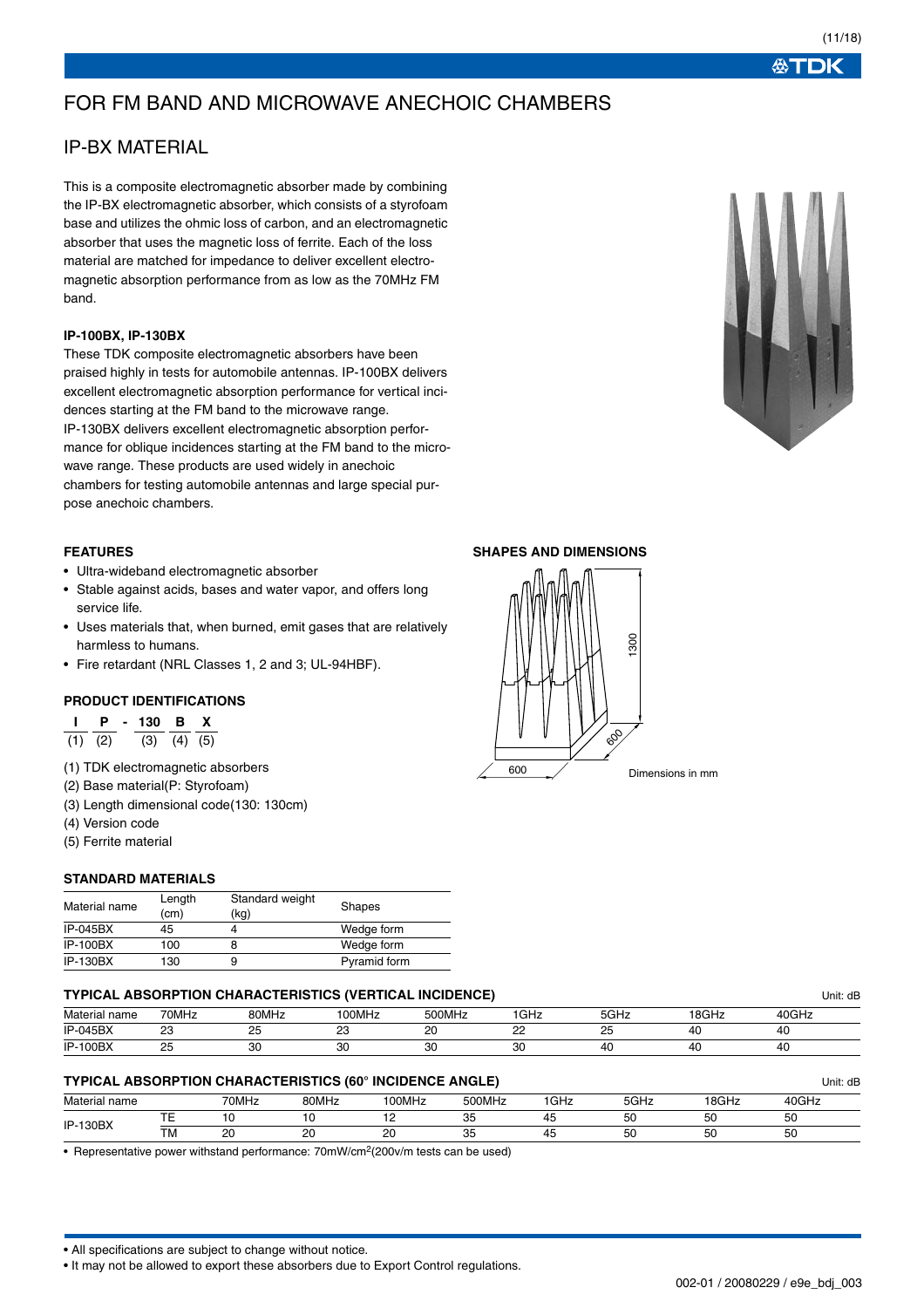## FOR EMC/MICROWAVE ANECHOIC CHAMBERS

## IP MATERIAL

This is a composite electromagnetic absorber made by combining the IP electromagnetic absorber, which consists of a styrofoam base and utilizes the ohmic loss of carbon, and an electromagnetic absorber that uses the magnetic loss of ferrite. These composite absorbers fully utilize the features of each loss material. In ranges of 500MHz or lower the IB electromagnetic absorbers, and in the higher range of 500MHz and higher the IP electromagnetic absorbers, are designed to provide efficient electromagnetic absorption.

### **IP-045E**

These TDK composite electromagnetic absorbers have been praised highly for their application in EMC/microwave tests. IP-045E delivers excellent electromagnetic absorption performance for vertical incidences starting at 30MHz to the microwave range.

Additionally, our line up includes IP-100C and IP-150C that deliver excellent electromagnetic absorption performance starting at low frequency ranges. These are optimally suited for six-sided anechoic chambers (for EN and ETSI compliance).

### **FEATURES**

- Ultra-wideband electromagnetic absorber
- Stable against acids, bases and water vapor, and offers long service life.
- Uses materials that, when burned, emit gases that are relatively harmless to humans.
- Fire retardant (NRL Classes 1, 2 and 3; UL-94HF-1).

## **PRODUCT IDENTIFICATIONS**

|     | Р   | 100. | c   |
|-----|-----|------|-----|
| (1) | (2) | (3)  | (4) |

- (1) TDK electromagnetic absorbers
- (2) Base material(P: Styrofoam)
- (3) Length dimensional code(100: 100cm)
- (4) Version code

#### **STANDARD MATERIALS**

| Material<br>name | Length<br>(cm) | Standard<br>weight<br>(kg) | Applicable anechoic chambers    |
|------------------|----------------|----------------------------|---------------------------------|
| IP-045E          | 45             |                            | EMC and antenna evaluation etc. |
| <b>IP-100C</b>   | 100            |                            | EN compliant and ETSI compliant |
| IP-150C          | 150            | 12                         | EN compliant and ETSI compliant |

## **TYPICAL ABSORPTION CHARACTERISTICS (VERTICAL INCIDENCE)** Unit: dB

| Material name  | 30MHz       | 50MHz     | 100MHz | 500MHz   | GHz | 5GHz | 18GHz | 40GHz |  |
|----------------|-------------|-----------|--------|----------|-----|------|-------|-------|--|
| <b>IP-045E</b> |             |           |        | nn<br>zu | 30  | 40   |       | 40    |  |
| <b>IP-100C</b> |             |           |        | 25       | 30  | 40   | 4     | 40    |  |
| <b>IP-150C</b> | $\sim$<br>ے | ne.<br>دے | υU     | 30       | 32  | 40   | 4     | 40    |  |

• Representative power withstand performance: 70mW/cm2(200v/m tests can be used)

• All specifications are subject to change without notice.

• It may not be allowed to export these absorbers due to Export Control regulations.







002-01 / 20080229 / e9e\_bdj\_003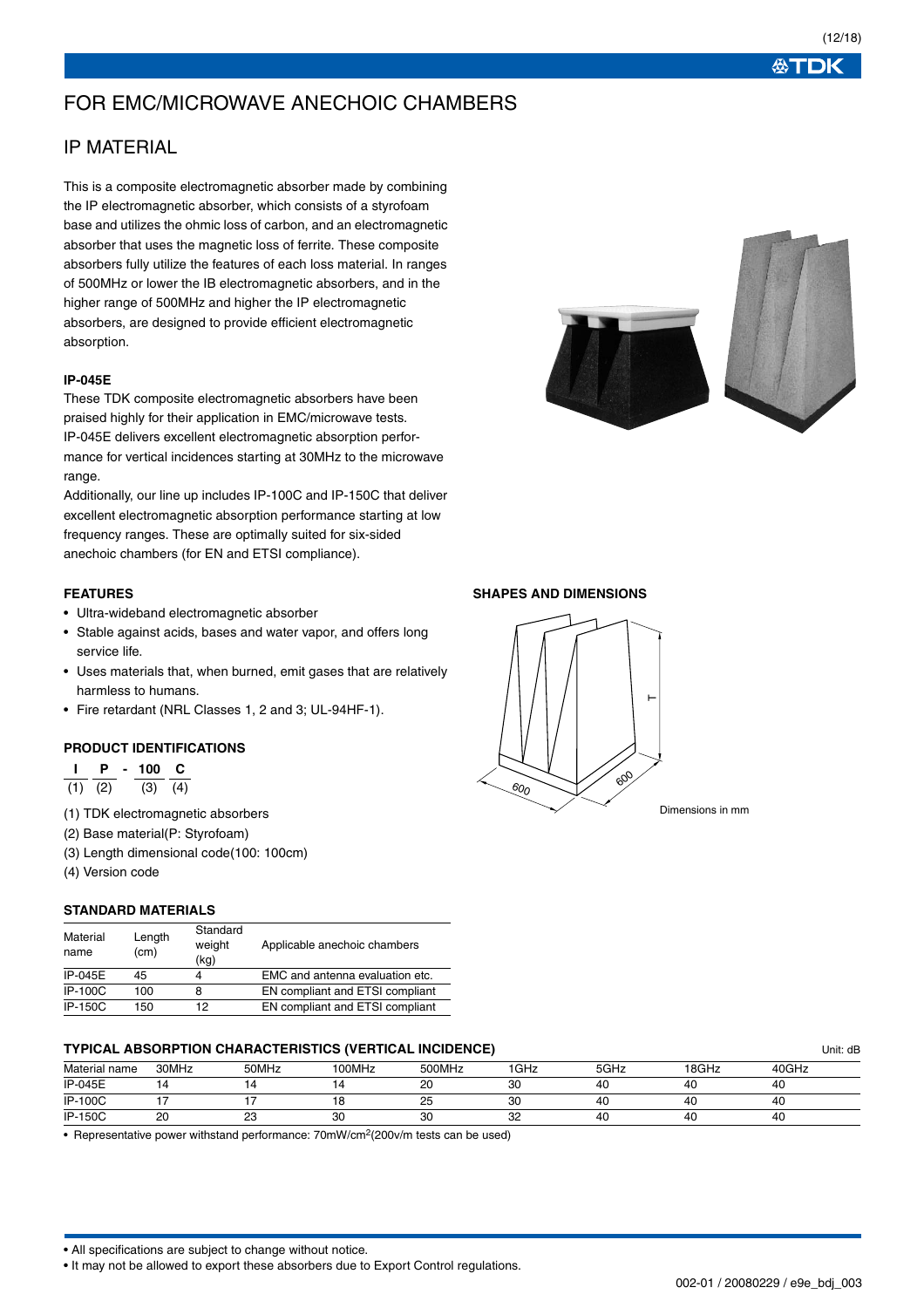# FOR ANECHOIC CHAMBERS USED IN HIGH-POWER TESTS

## ICT MATERIAL

This is a pyramidal electromagnetic absorber with a corrugated structure that consists of an inorganic base and utilizes the ohmic loss of carbon. The corrugated structure is designed to radiate heat efficiently during power irradiations of 1W/cm2 or greater.

## **ICT-012**

This is a 12-cm long pyramidal electromagnetic absorber with a corrugated structure.

It delivers excellent electromagnetic absorption performance over a wide band between 3 and 110GHz. Our line up includes the ICT-30 and ICT-045 both deliver excellent electromagnetic absorption performance starting at low frequency ranges and are available up to 60cm in length.

These products are optimally suited for anechoic chambers and small anechoic dark boxes used in high-power tests.

### **FEATURES**

- Ultra-wideband electromagnetic absorber
- Excellent heat radiation for heat generated during high-power irradiation.
- Constructed of nonflammable materials to withstand the heat generated during high-power irradiation.
- Lightweight and strong

### **PRODUCT IDENTIFICATIONS**

**I C T - 012**

- $\overline{(1)}$   $\overline{(2)}$   $\overline{(3)}$   $\overline{(4)}$
- (1) TDK electromagnetic absorbers
- (2) Base material(C: Inorganic material)
- (3) For high power
- (4) Length dimensional code(012: 12cm)

#### **STANDARD MATERIALS**

| Material name | Standard dimensions(mm)<br>$[L \times L \times T]$ | Standard weight(kg) |
|---------------|----------------------------------------------------|---------------------|
| ICT-012       | $150 \times 150 \times 120$                        | 0.35                |
| ICT-030       | $100\times100\times300$                            | 0.35                |
| ICT-045       | $150 \times 150 \times 450$                        | 0.6                 |





### **SHAPES AND DIMENSIONS**





#### **TYPICAL ABSORPTION CHARACTERISTICS (VERTICAL INCIDENCE)** Unit: dB

|                |      |      |      |       |       |       |        | , ש⊿ … |
|----------------|------|------|------|-------|-------|-------|--------|--------|
| Material name  | 1GHz | 3GHz | 5GHz | 10GHz | 30GHz | 50GHz | 110GHz |        |
| ICT-012        |      | 20   | 25   | 30    | 30    | 30    | 30     |        |
| ICT-030        | 25   | 35   | 35   | 40    | 40    | 40    | 35     |        |
| <b>ICT-045</b> | 30   | 40   | 45   | 50    | 50    | 50    | 40     |        |

### **EXAMPLE OF RESULTS FROM A HIGH-POWER IRRADIATION TEST**

### **(Heat generation characteristics)**

| Material name  | 1.5W/cm <sup>2</sup>    | 5W/cm <sup>2</sup>   |  |
|----------------|-------------------------|----------------------|--|
| ICT-012        | Tip: 140°C/Bottom: 80°C |                      |  |
| <b>ICT-030</b> | Tip: 140°C/Bottom: 60°C | Tip: $300^{\circ}$ C |  |

• All specifications are subject to change without notice.

• It may not be allowed to export these absorbers due to Export Control regulations.

002-01 / 20080229 / e9e\_bdj\_003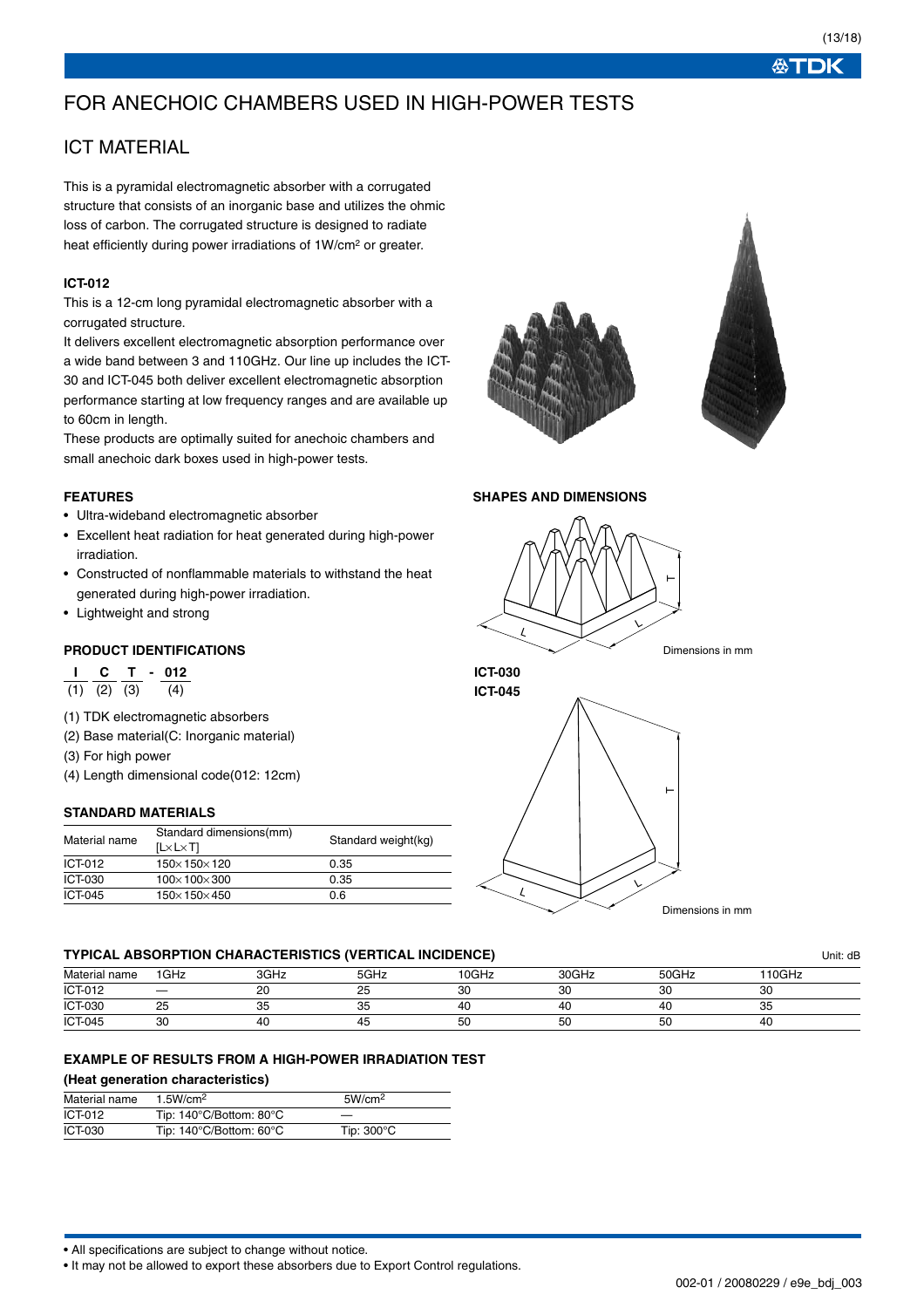**ATDK** 

## THIN TYPE

## IR MATERIAL (IR-A AND IR-B ABSORBERS)

This is a composite ferrite electromagnetic absorber made by mixing ferrite powder into synthetic rubber. This product is flexible because it uses synthetic rubber as its base. By adjusting the ferrite composition and content, this product can be designed to respond to specific frequencies within the 0.7 to 8GHz microwave range.

### **IR-B024**

This electromagnetic absorber is designed for the 2.4GHz band. It delivers excellent electromagnetic absorption performance and is optimally suited for improving communication environments including wireless LANs.

#### **IR-A051**

This electromagnetic absorber is designed for the 5.1GHz band. It delivers excellent electromagnetic absorption performance and is optimally suited for improving communication environments including wireless LANs.

### **FEATURES**

- Excellent electromagnetic absorption performance.
- Flexible and easy to work with.
- Can be designed for various purposes.

#### **PRODUCT IDENTIFICATIONS**

**I R - B 024 300**× **300** × **T**  $\overline{(1)}$   $\overline{(2)}$   $\overline{(3)}$   $\overline{(4)}$   $\overline{(5)}$   $\overline{(6)}$ 

- (1) TDK electromagnetic absorbers
- (2) Base material(R: Synthetic rubber)
- (3) Ferrite material
- (4) Center frequency(024: 2.4GHz)
- (5) Dimensions(mm)
- (6) Thickness dimensions(mm)

## **REFLECTION ATTENUATION vs. FREQUENCY CHARACTERISTICS**



#### **STANDARD MATERIALS AND TYPICAL ABSORBENT CHARACTERISTICS**

| Material name  | Center frequency<br>(GHz) | 20dB bandwidth<br>(GHz) | Standard thickness T<br>(mm) | $300\times300$ mm<br>standard weight<br>(kg) | Application                     |
|----------------|---------------------------|-------------------------|------------------------------|----------------------------------------------|---------------------------------|
| <b>IR-B009</b> | 0.9                       | 0.08                    | 8.4                          | 2.4                                          | Cellular phone                  |
| IR-B015        | ۱.5                       | 0.15                    | 6.3                          | .6                                           | Prevents false echos in radars. |
| IR-B024        | 2.4                       | 0.35                    |                              | Ι.3                                          | <b>Wireless LAN</b>             |
| <b>IR-A051</b> | 5.1                       | .10،                    |                              | 2. ا                                         | <b>Wireless LAN</b>             |

• All specifications are subject to change without notice.

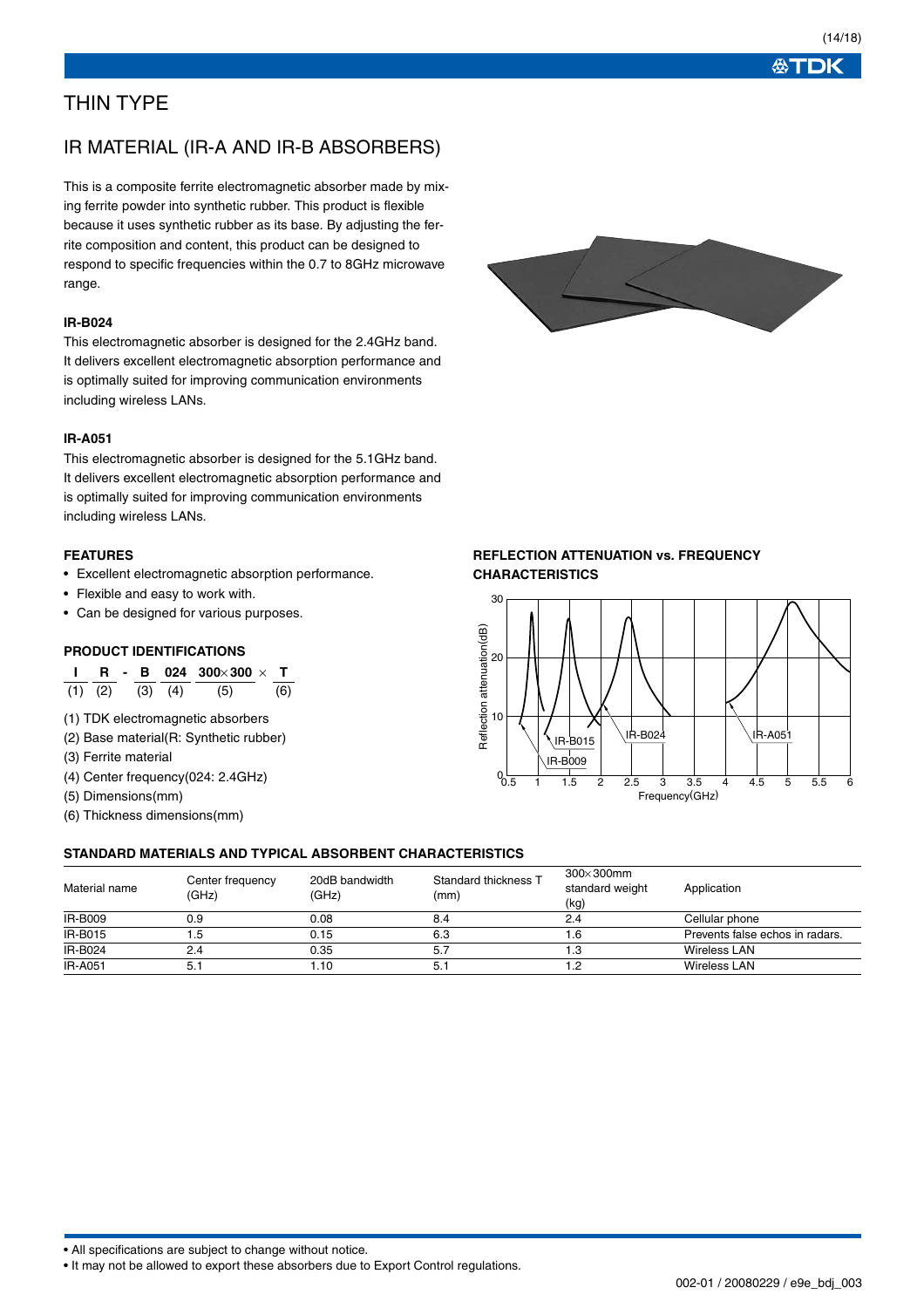必TDK

## THIN TYPE

## IR MATERIAL (IR-E ABSORBER)

This is a composite magnetic radio wave absorber made by mixing carbonyl iron powder into synthetic rubber. This product is flexible because it uses synthetic rubber as its base. By adjusting the carbonyl iron powder content, this product can be designed to respond to specific frequencies within the 10 to 26GHz microwave range.

### **IR-E240**

This electromagnetic absorber is designed for the 24GHz band. It delivers excellent electromagnetic absorption performance and is optimally suited for improving communication environments including wireless access.

### **FEATURES**

- Excellent electromagnetic absorption performance.
- Flexible and easy to work with.
- Can be designed for various purposes.

### **PRODUCT IDENTIFICATIONS**

**I R - E 240 300**× **300** × **T**  $(1)$   $(2)$   $(3)$   $(4)$   $(5)$   $(6)$ 

- (1) TDK electromagnetic absorbers
- (2) Base material(R: Synthetic rubber)
- (3) Carbonyl iron
- (4) Center frequency(240: 24GHz)
- (5) Dimensions(mm)
- (6) Thickness dimensions(mm)

## **STANDARD MATERIALS AND TYPICAL ABSORBENT CHARACTERISTICS**

| Material<br>name | Center<br>frequency<br>(GHz) | 20dB<br>bandwidth<br>(GHz) | Standard<br>thickness T<br>(mm) | $300\times300$ mm<br>standard<br>weight<br>(g) |
|------------------|------------------------------|----------------------------|---------------------------------|------------------------------------------------|
| IR-E110          | 11                           | 1.5                        | 1.4                             | 430                                            |
| IR-E140          | 14                           | 1.5                        | 1.3                             | 370                                            |
| IR-E240          | 24                           | 2.0                        | 1.0                             | 250                                            |



## **REFLECTION ATTENUATION vs. FREQUENCY CHARACTERISTICS**

**IR-E110**





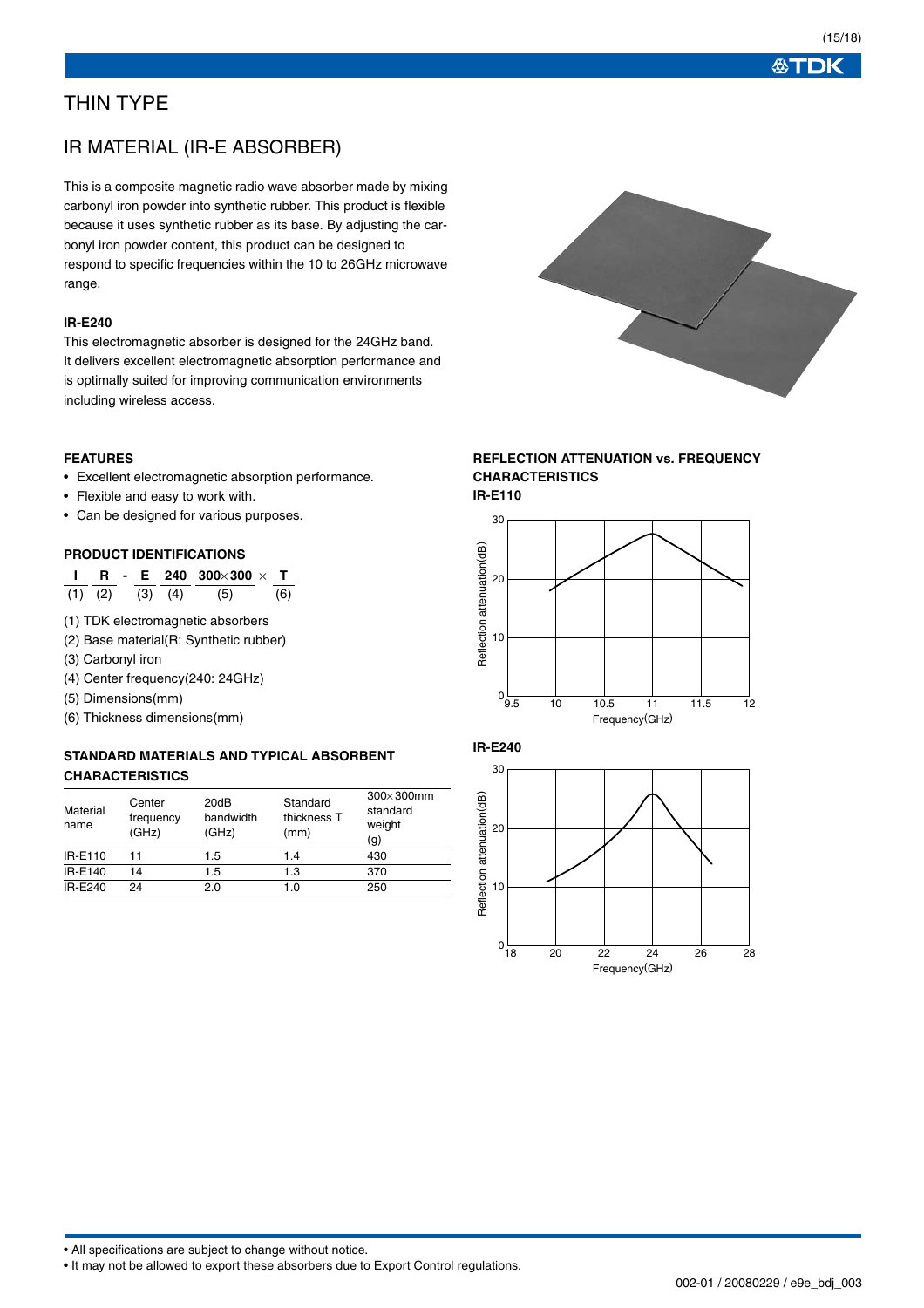必TDK

## THIN TYPE

## IR MATERIAL (IR-K ABSORBER)

This is a composite ferrite electromagnetic absorber made by mixing hexagonal ferrite powder into synthetic rubber. This product is flexible because it uses synthetic rubber as its base. By adjusting the hexagonal ferrite composition and content, this product delivers wide-band electromagnetic absorption performance within the X to Ku band.

### **IR-K090**

This electromagnetic absorber is designed for the X band. It delivers excellent electromagnetic absorption performance and is optimally suited for use on masts of water vessels and bridges to prevent false echos.

### **FEATURES**

- Excellent electromagnetic absorption performance over a wide band.
- Flexible and easy to work with.
- Can be designed for various purposes.

### **PRODUCT IDENTIFICATIONS**

**I R - K 090 300**× **300** × **T**  $(1)$   $(2)$   $(3)$   $(4)$   $(5)$   $(6)$ 

- (1) TDK electromagnetic absorbers
- (2) Base material(R: Synthetic rubber)
- (3) Ferrite material
- (4) Center frequency(090: 9GHz)
- (5) Dimensions(mm)
- (6) Thickness dimensions(mm)

## **STANDARD MATERIALS AND TYPICAL ABSORBENT CHARACTERISTICS**

| Material<br>name | Center<br>frequency<br>(GHz) | 20dB<br>bandwidth<br>(GHz) | Standard<br>thickness T<br>(mm) | $300\times300$ mm<br>standard<br>weight<br>(g) |
|------------------|------------------------------|----------------------------|---------------------------------|------------------------------------------------|
| <b>IR-K090</b>   | 9                            | 2.5                        | 2.5                             | 570                                            |
| IR-K150          | 15                           | 5.0                        | 2.0                             | 405                                            |
| IR-K160          | 16                           | 3.0                        | 1.9                             | 245                                            |



### **REFLECTION ATTENUATION vs. FREQUENCY CHARACTERISTICS IR-K090**





• All specifications are subject to change without notice.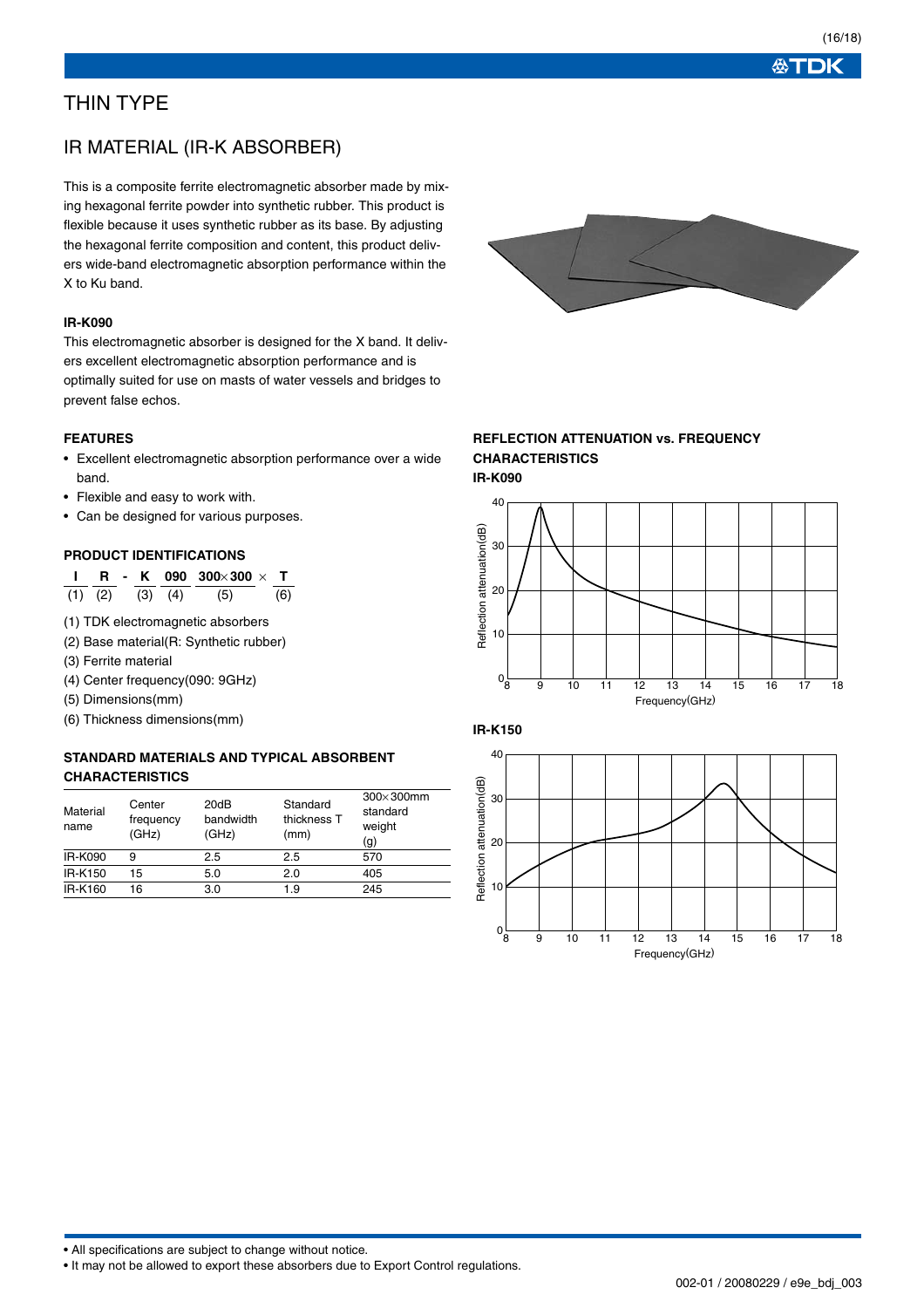## THIN TYPE

## ISF MATERIAL

This flat plate electromagnetic absorber is made of a polyethylene foam base and utilizes the ohmic loss of carbon. This absorber delivers excellent electromagnetic absorption performance due to its structure, which consists of laminations of materials with different carbon contents. It is lightweight due to its polyethylene foam base. It is highly weather resistant making it a good choice for outdoor applications. This product can be designed to respond to specific frequencies.

### **IS-FB75**

This electromagnetic absorber is designed for the 0.8 to 1.8GHz band for mobile phones. It delivers excellent electromagnetic absorption performance for vertical incidences.

#### **ISFE27F5**

This electromagnetic absorber is designed for the 5.8GHz band. It delivers excellent electromagnetic absorption performance even at steep oblique incidences and is optimally suited for improving ETC and DSRC communication environments. This product is used widely on the ceilings of ETC toll gates and other facilities.

### **FEATURES**

- Excellent electromagnetic absorption performance in the microwave range.
- Lightweight and easy to work with.
- Fire retardant (NRL Classes 1, 2 and 3; UL-94HBF).
- Provides excellent weather resistance and can be used outdoors. Please consult us for outdoor applications.
- Can be designed for various purposes.

#### **STANDARD MATERIALS AND TYPICAL ABSORBENT CHARACTERISTICS**

| Material<br>name | Center<br>frequency<br>(GHz) | <b>Typical absorbent</b><br>characteristics<br>(dB) | Standard<br>thickness<br>T(mm) | Standard<br>weight<br>(kg/m <sup>2</sup> ) | Applications          |
|------------------|------------------------------|-----------------------------------------------------|--------------------------------|--------------------------------------------|-----------------------|
| IS-FB75          | $0.8$ to $1.9$               | 15                                                  | 80                             | 6.0                                        | Cellular phone        |
| ISFA24           | 2.4                          | 15                                                  | 24                             | 1.7                                        | <b>Wireless LAN</b>   |
| ISFE27F5         | 5.8                          | 20                                                  | 32                             | 2.2                                        | ETC. DSRC             |
| ISFA10           | 76 to 77                     | 15                                                  | 10                             | 0.8                                        | Millimeter wave radar |

• ETC/DSRC electromagnetic absorbent panels using ISFE27F5 were co-developed by Sekisui Jushi Corporation. Please note that these products are not sold alone.

• Upon request, we design products with frequency responses other than those stated above as well as products that support oblique incidence.

• TDK reserves the right to determine the product name.





### **PRODUCT IDENTIFICATIONS**

|     |     | -27 | $-5$ |
|-----|-----|-----|------|
| (2) | (3) |     | ה י  |

(1) TDK electromagnetic absorbers

(2) Base material(S: Polyethylene foam)

(3) Flat plate

- (4) Material and thickness(E27: E material 27mm)
- (5) Material and thickness(F5: F material 5mm)

<sup>•</sup> It may not be allowed to export these absorbers due to Export Control regulations.